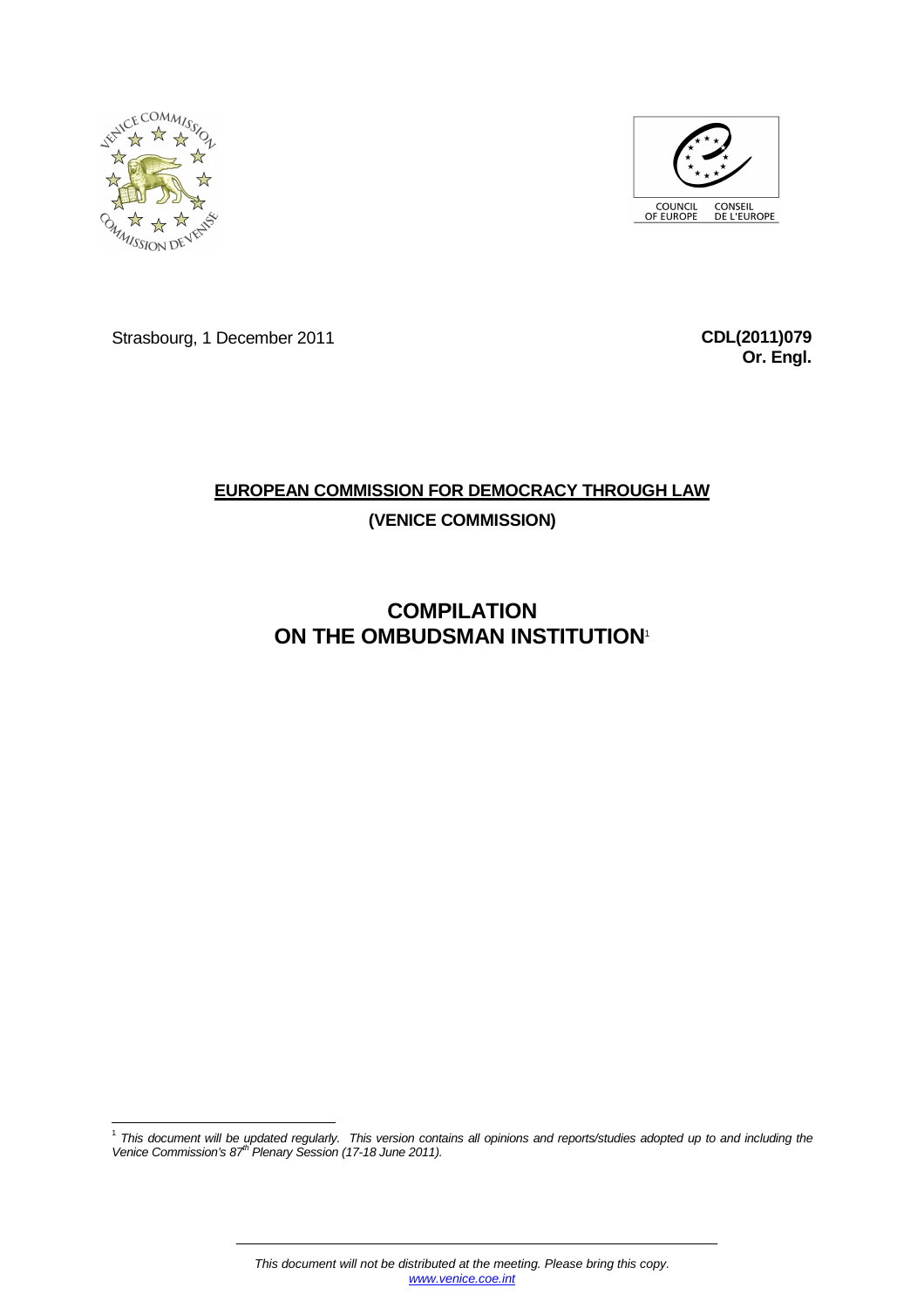#### **Introduction**

The present document is a compilation of extracts taken from opinions and reports/studies adopted by the Venice Commission relating to the Ombudsman institution. The aim of this Compilation is to provide an overview of the Venice Commission's doctrine on this topic.

This Compilation is intended to serve as a source of reference for drafters of legislation on ombudsman institutions and researchers as well as the Venice Commission's members, who are requested to prepare comments and opinions on legal texts and/or other initiatives relating to ombudsman institutions. It should, however, not prevent members from introducing new points of view or diverge from earlier ones, if there is a good reason to do so. It merely provides a frame of reference.

This Compilation is structured in a thematic manner to facilitate the reader's access to topics dealt with by the Venice Commission over the years.

The Compilation is not a static document and will continue to be updated regularly with extracts of newly adopted opinions or reports/studies by the Venice Commission.

Each opinion referred to in this Compilation relates to a specific country and any recommendation made has to be seen within the specific context of that country. This is not to say that such recommendation cannot be of relevance for other countries as well.

The Venice Commission's reports and studies quoted in this Compilation seek to present general standards for all member and observer states of the Venice Commission. Recommendations made in the reports and studies will therefore be of a more general application, although the specificity of national/local situations is an important factor and should be taken into account adequately.

Both the brief extracts from opinions and reports/studies presented here must be seen in the context of the wider text adopted by the Venice Commission from which it was taken. Each citation therefore has a reference that sets out its exact position in the opinion or report/study (paragraph number, page number for older opinions), which allows the reader to find it in the opinion or report/study from which it was taken.

Venice Commission opinions may change or develop over time as new opinions are given and new experiences acquired. Therefore, to have a full understanding of the Venice Commission's position, it would be important to read the entire Compilation under a particular theme.

Please kindly inform the Venice Commission's Secretariat if you believe that a citation is missing, superfluous or filed under a wrong heading (Venice@coe.int).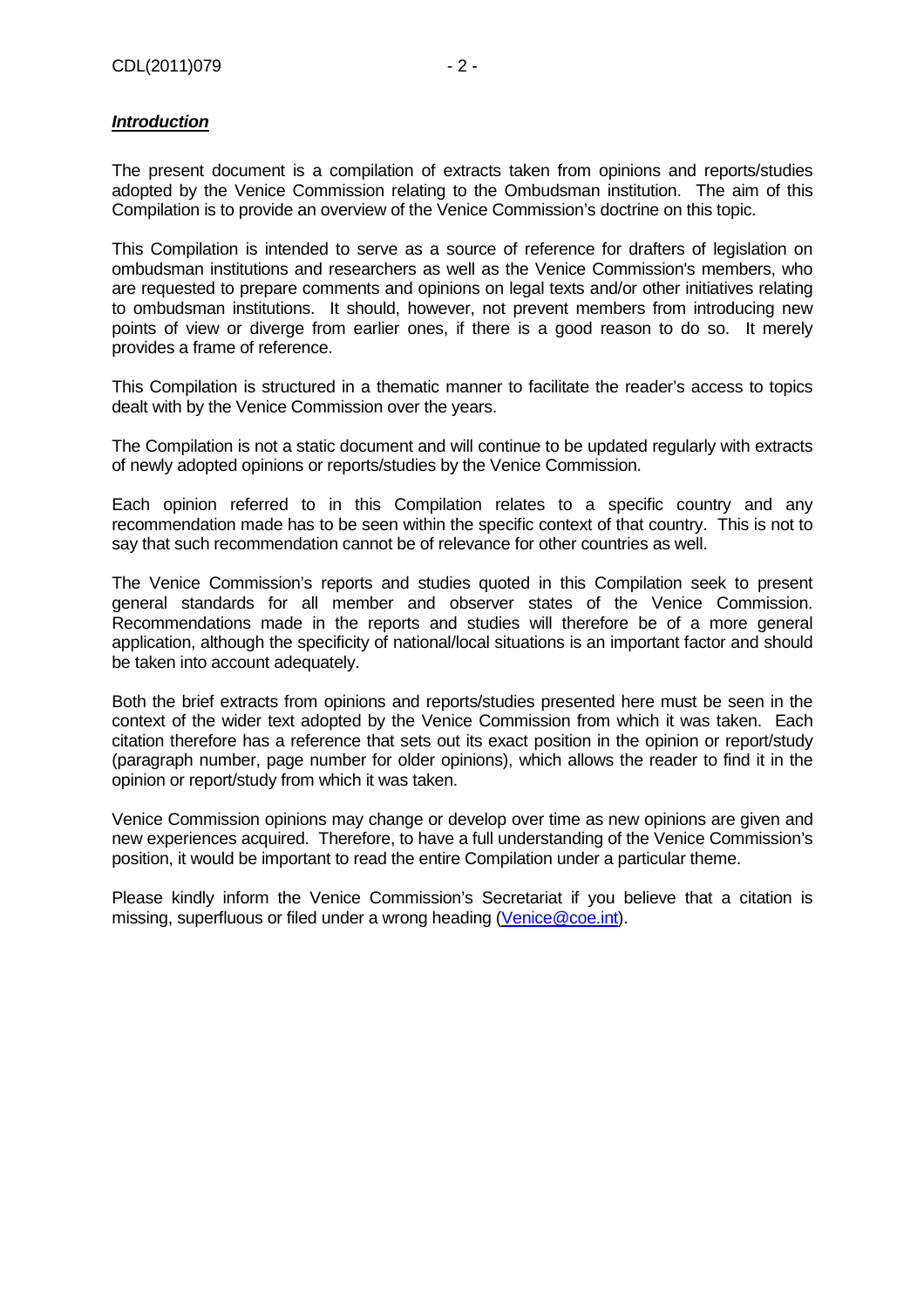#### **Table of contents**

| 1.                                           | Constitutional guarantee for the institution of the Ombudsman  4            |  |
|----------------------------------------------|-----------------------------------------------------------------------------|--|
| 2.<br>2.1<br>2.2                             |                                                                             |  |
| 3.                                           |                                                                             |  |
| 4.                                           | Status of the Ombudsman institution and relation with other state and local |  |
| 5.<br>5.1<br>5.2<br>6.                       |                                                                             |  |
| $\overline{7}$ .<br>7.1<br>7.2<br>7.3<br>7.4 |                                                                             |  |
| 8.                                           |                                                                             |  |
| 9.                                           |                                                                             |  |
|                                              |                                                                             |  |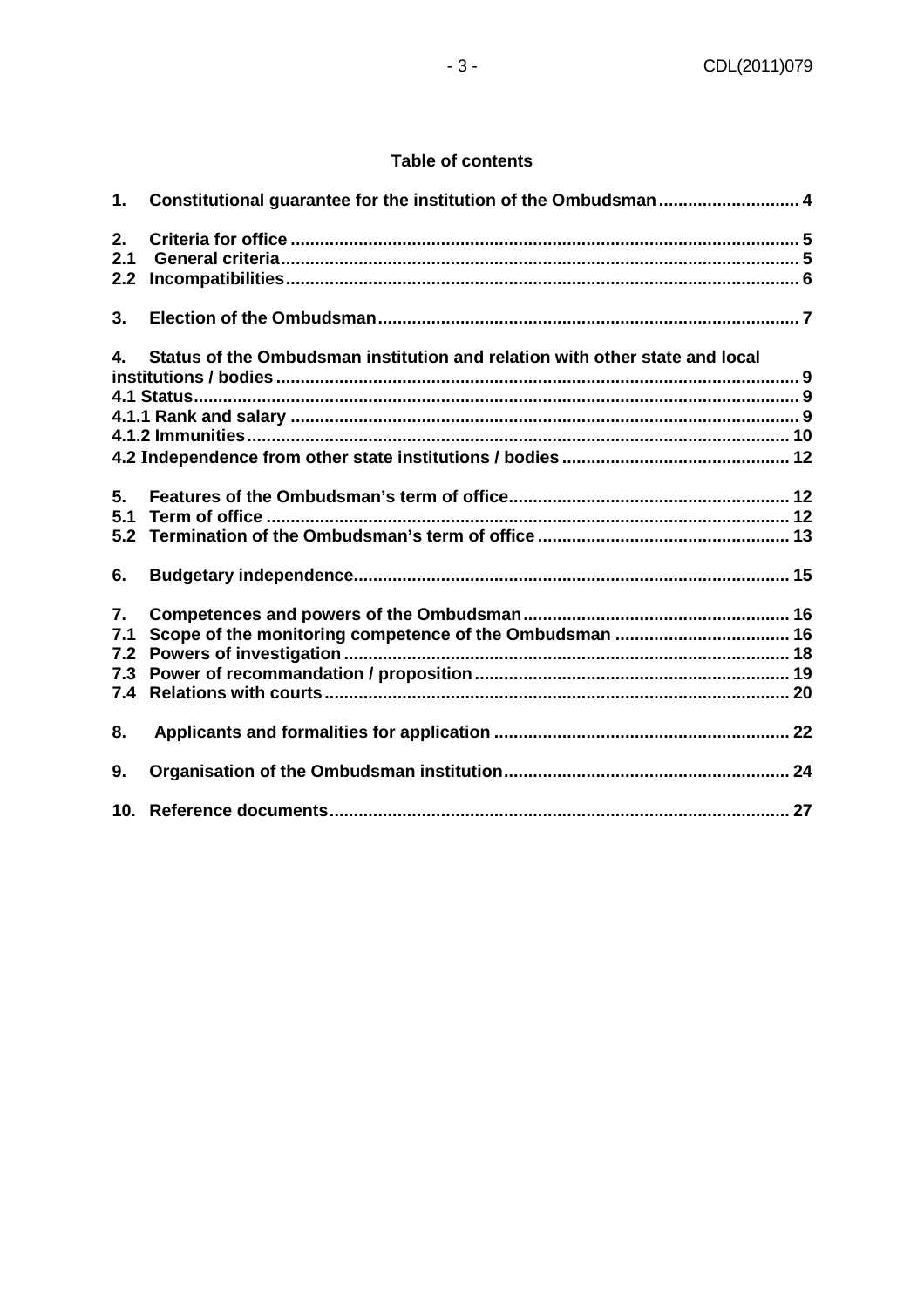#### **1. Constitutional guarantee for the institution of the Ombudsman**

«In order to protect the institution of an independent ombudsperson from political fluctuation, it would be preferable to guarantee its existence and basic principles of its activity in the Constitution.»

CDL-AD(2004)041 - Joint Opinion on the Law on the Ombudsman of Serbia by the Venice Commission, the Commissioner for Human Rights and the Directorate General of Human Rights of the Council of Europe (Strasbourg, 24 November 2004), paragraph 9.

«In order to promote and preserve the independence and neutrality of an Ombudsman or Human Rights Defender as well as the respect in the nation and the place of importance among other institutions which are vital to the effective functioning of this institution, it is essential that the status of this institution should rest on a firm legislative foundation. Accordingly, it is highly desirable that the existence of the institution be guaranteed at the constitutional level, by express provisions in the constitution setting for the essence of the characteristics and powers of the office of Ombudsman or Human Rights Defender and the basic terms of his/her appointment. Such provisions need not be very extensive, as the characteristics and functions of the office should be further elaborated and safeguarded in an enabling legislation or statute providing comprehensively for the framework and activity of the institution, by relegation in the constitution. It is also desirable that the constitutional provisions should not be framed in such narrow terms as to prevent a reasonable development of the institution proceeding from its essential basis. Especially, the provision in the constitution for an Ombudsman or Human Rights Defender at the national level should not be seen as preventing the establishment of similar institutions at a local or regional level or within specific fields.»

«The desirability of a constitutional guarantee of existence is generally recognised among nations favouring the establishment or maintenance of the institution of Ombudsman or Human Rights Defender. Nonetheless, the principle involved is not universally regarded as indispensable, and it is well known that in many countries, the institution is in fact being maintained on the basis of ordinary enabling legislation. It is fair to say, however, that this may partly be explained in historical terms, i.e. by the fact that the legislation dates back to a period when the significance of the role of the Ombudsman in relation to human rights and freedoms was not as strongly recognised as it is today. A further explanation lies in the fact that the procedure for constitutional amendment is naturally quite cumbersome in many countries, so that provision for an institution such as the Ombudsman is difficult to make except in the course of a wider constitutional revision process.»

«According to current European and international standards, therefore, a constitutional guarantee for the Ombudsman is distinctly considered as preferable. It has been advocated in such declarations of the organs of the Council of Europe as the Recommendation 1615 (2003) 1 of the Parliamentary Assembly on the Institution of Ombudsman. And in opinions of the Venice Commission relating to constitutions and/or to rules on the Ombudsman or Human Rights Defender in various countries, the provision for a constitutional guarantee has been consistently proclaimed as the preferable solution as compared with provision for the institution by ordinary legislation or statute.»

«The model most widely followed for the institutions of Ombudsman or Human Rights Defender may be briefly described as that of an independent official having the primary role of acting as intermediary between the people and the state and local administration, and being able in that capacity to monitor the activities of the administration through powers of inquiry and access to information and to address the administration by the issue of recommendations on the basis of law and equity in a broad sense, in order to counter and remedy human rights violations and instances of maladministration.»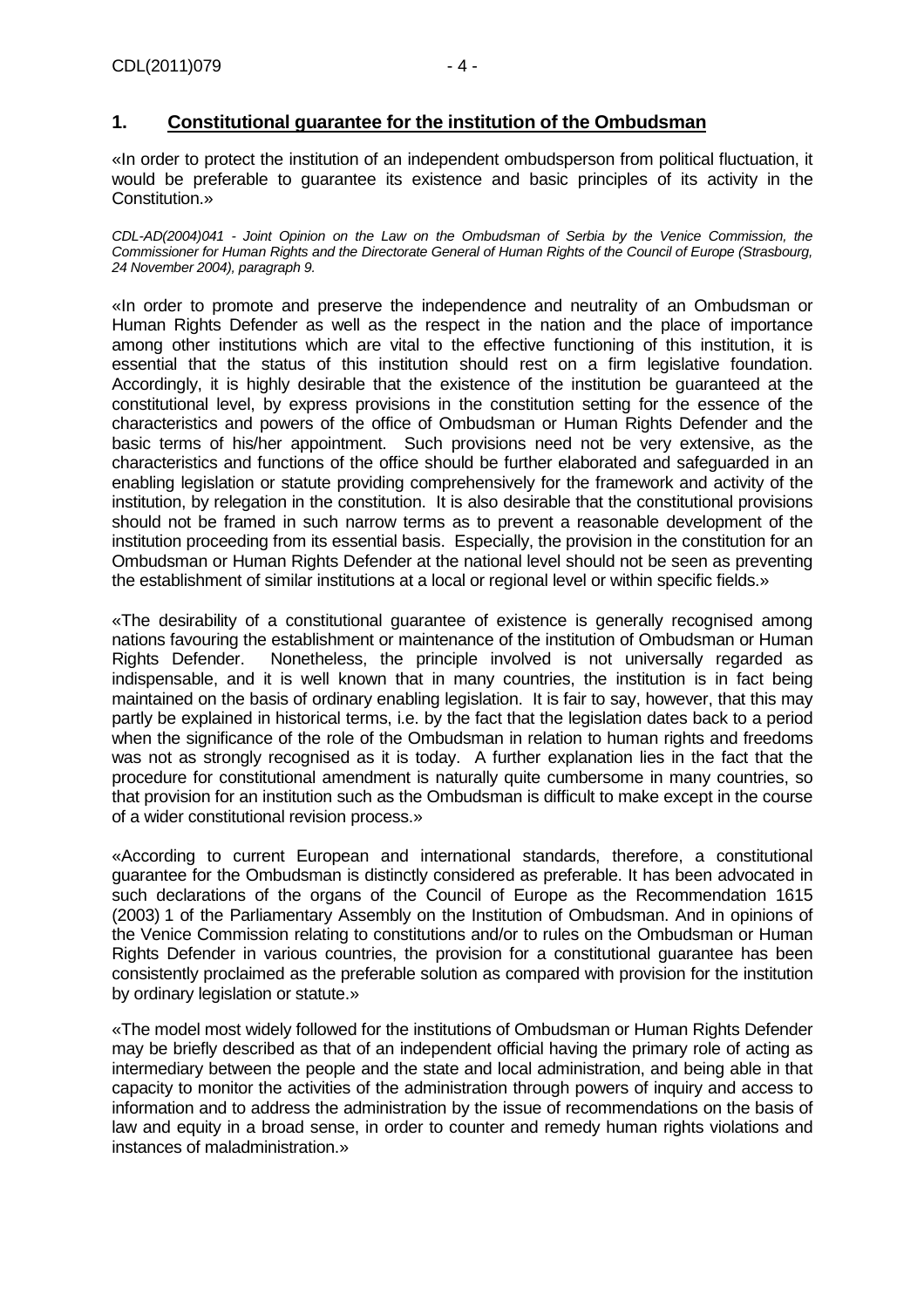CDL-AD(2007)020 - Opinion on the possible reform of the Ombudsman Institution in Kazakhstan adopted by the Venice Commission at its  $71<sup>st</sup>$  Plenary Session (Venice, 1-2 June 2007), paragraphs 7, 9, 10 and 12.

## **2. Criteria for office**

#### **2.1 General criteria**

«…The Commission notes with satisfaction that Article 3 par. 1 and 2 now only require that a candidate to the office of Ombudsman should have "higher education, high morals and experience in the field of human rights protection" and that such restrictions as a degree in law and the prohibition for a candidate to be a member of an NGO that appeared in previous drafts have been lifted.»

CDL(2001)083 - Consolidated Opinion On the Law on Ombudsman in the Republic of Azerbaijan adopted by the Venice Commission at its 47<sup>th</sup> Plenary Session (Venice, 6-7 July 2001), paragraph 9 (see CDL(2001)PV 47, paragraph 6).

«Article 3.5 provides that "the ombudsman and two deputies shall be appointed from the three different constituent peoples, Bosniak, Serb and Croat nationality". This provision aims to ensure the multi-ethnicity of the ombudsman institution. However, it should be noted that, as it stands, this provision would exclude the possibility for a person of any other ethnicity to be appointed to the position of ombudsman. While it is highly likely that the three positions will be filled by persons of Bosniak, Serb and Croat nationality, persons belonging to the category of "others" should not necessarily be prevented from being appointed ombudsman or deputy ombudsman. It would therefore be advisable to change Article 3.5 to read: «The Ombudsman and two Deputies shall be citizens of Bosnia and Herzegovina and shall be appointed…»

«The Venice Commission considers that the draft Law should clarify that the Parliamentary Assembly will appoint at the same time three persons, each to serve for six years, two years as ombudsman and four years as deputy, and will also decide on their schedule of rotation on the positions of Ombudsman and Deputy. The provision of the draft Law which states that the ombudsman and two deputies shall be appointed from persons of "Bosniak, Serb and Croat nationality" should be amended to ensure that persons who belong to the category of «others» are not prevented from being appointed ombudsman or deputy ombudsman.»

CDL-AD(2004)031 - Opinion on the Draft Law on Amendments to the Law on Ombudsman for Human Rights in Bosnia and Herzegovina adopted by the Venice Commission at its 60<sup>th</sup> Plenary Session (Venice, 8-9 October 2004), paragraphs 14 and 29.

«The criteria for becoming ombudsperson are too restrictive. They could be replaced by the more general requirement that the candidates should be "persons of a high moral character", as can be found in most national and international mandates.»

CDL-AD(2004)041 - Joint Opinion on the Draft Law on the Ombudsman of Serbia by the Venice Commission, the Commissioner for Human Rights and the Directorate General of Human Rights of the Council of Europe adopted by the Venice Commission at its  $61<sup>st</sup>$  Plenary Session (Venice, 3-4 December 2004), paragraph 13.

«In this Article (previously entitled "Appointment"), paragraph 1 describes the qualifications of eligibility of the Defender. The text has been changed so as to bring the Law into line with Article 83.1.2 of the Constitution, which states plainly that "[a]ny person held in high esteem by the public and corresponding to the requirements envisaged for a Deputy of the National Assembly may be elected as a Human Rights Defender." From the qualifications required of a Deputy according to the Constitution (Article 64 of the Constitution), it follows that the Defender must be a citizen of the Armenian Republic having had residence in Armenia for the preceding five years and having electoral rights, and must have attained the age of 25 years. The originally stipulated age limit of 35 has thus been removed in deference to the limit for Deputies,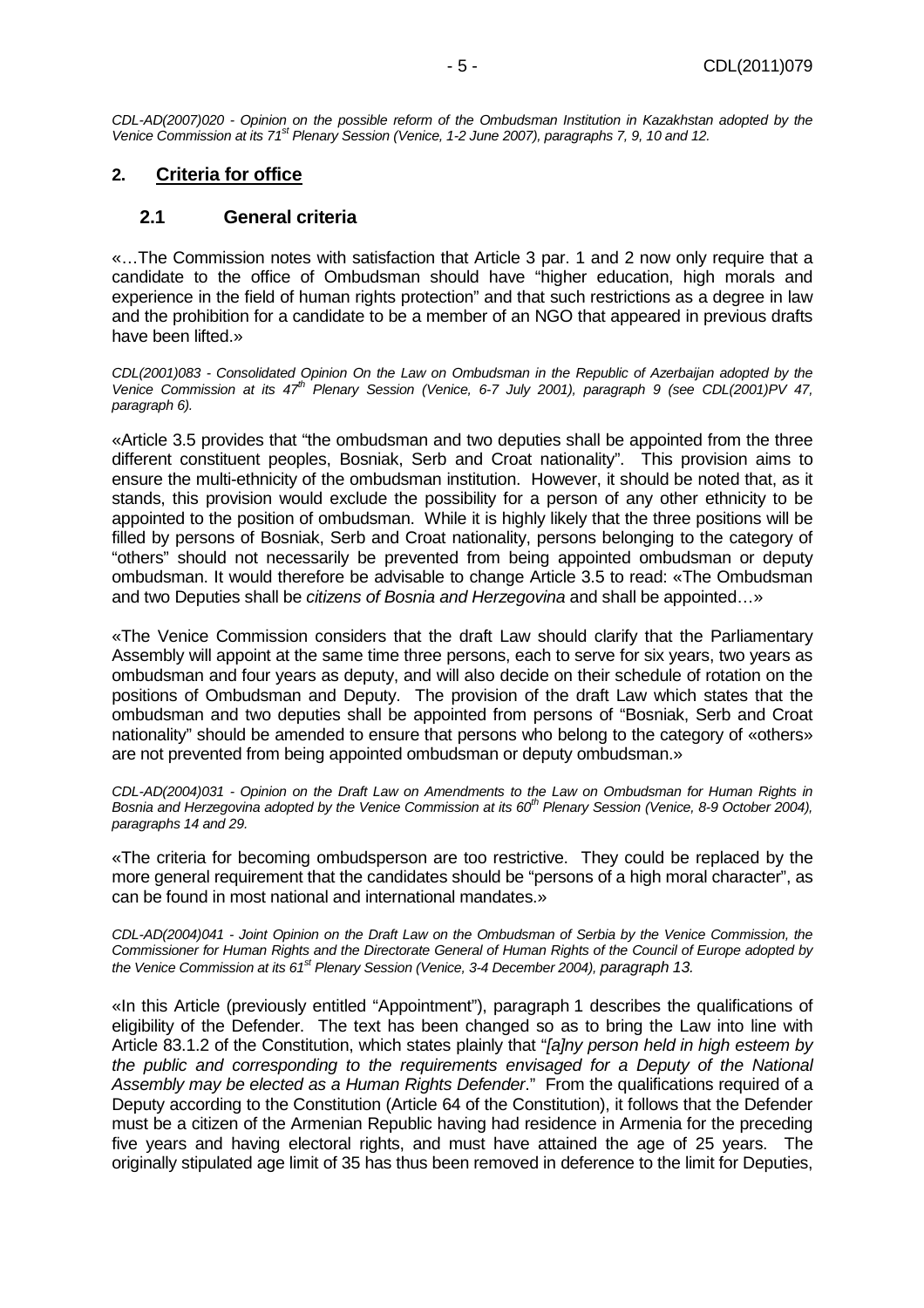and the former requirements for the person having a university degree and having knowledge and experience in the field of human rights and fundamental freedoms have also been deleted.

The reduction in the age limit does appear correct in consequence of the impact of the Constitution and accordingly is acceptable. The same applies to the requirement for a university degree, which similarly has a formal connotation. There is perhaps some question whether it also was necessary to remove the reference to knowledge and experience in the field of human rights, seeing that such requirement allows for flexibility and lies very close to the core of the Defender's mission. In general terms, however, it may be said that the main significance of having references such as those here deleted is to lend support to the essential requirement of the person of the Defender enjoying high respect and trust in the community, which is of extreme importance and is of course proclaimed in the Constitution as a primary condition for eligibility.

In recent opinions of the Venice Commission on the Ombudsman institution (such as CDL-AD(2004)041 concerning Serbia), the view has been expressed that the criteria for his or her eligibility should not be too restrictive, and that e.g. a university degree in law is not a necessary prerequisite (although that criterion is widely relied on, e.g. among the Nordic countries). At the same time, it may be noted that the conditions of eligibility as stated in the original Article 3.1 of the Law were favourably commented on in the above opinion CDL-AD(2003)006. There is no uniform approach to this issue among the Council of Europe's member states.

The key matter here is that the qualifications of the Defender as now declared in the Constitution and affirmed in the Law are acceptable as long as it may be assumed that the primary condition of the person being held in high respect/esteem by the public at large is given a strong interpretation, consistent with the general purpose of the Law. On such interpretation, this declared condition does indicate respect not only based on renown for achievement, but also on a reputation for sagacity and integrity (which similarly is indicated by the degree of consensus envisaged for his or her election to the office). Such qualities are of immense value as a pillar of the effectiveness and authority of the Defender both towards the administration being monitored and the members of the public plying for his or her assistance (especially during a period of consolidation of the position of the Defender within the democratic system), as well as for his or her independence.»

CDL-AD(2006)038 – Opinion on Amendments to the Law on the Human Rights Defender of Armenia adopted by the Venice Commission at its 69<sup>th</sup> Plenary Session (Venice, 15-16 December 2006), paragraphs 21 – 24.

# **2.2 Incompatibilities**

«The function of Public Attorney is incompatible with the performance of another public function and profession or with being a member to a political party.

The Public Attorney function should not be compatible with another function or profession, public or private, neither with the belonging to political parties or unions. It could eventually be compatible with lecturing but, even in that case, the activity should be exercised without compensation.»

CDL-AD(2003)007 - Opinion on the Draft Law on the Public Attorney of "The former Yugoslav Republic of Macedonia" adopted by the Venice Commission at its 54<sup>th</sup> Plenary Session (Venice, 14- March 2003), B. II Article 8.

«…The drafters might consider to allow the ombudsperson [and] his or her deputies to pursue teaching activities. However it would be preferable to replace the list of public offices, which cannot be held by an ombudsperson, with a more comprehensive provision stating that the ombudsperson shall not hold any position which is incompatible with the proper performance of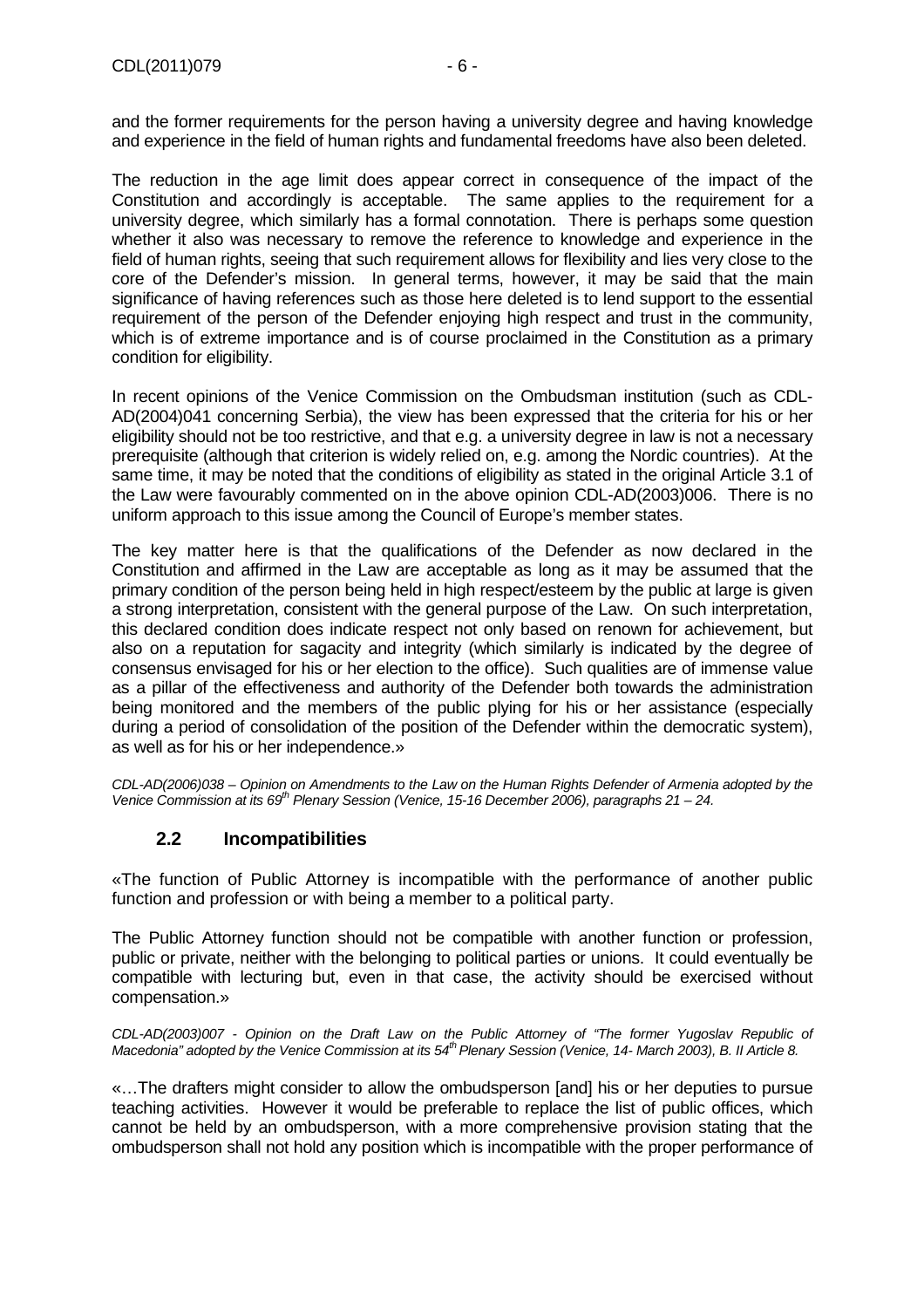his or her official duties or with his or her impartiality and public confidence therein. It is noted that a more general formula is used by the drafters in Article 9 (reasons for dismissal).»

CDL-AD(2004)041 - Joint Opinion on the Draft Law on the Ombudsman of Serbia by the Venice Commission, the Commissioner for Human Rights and the Directorate General of Human Rights of the Council of Europe adopted by the Venice Commission at its 61<sup>st</sup> Plenary Session (Venice, 3-4 December 2004), paragraphs 16-17.

#### **3. Election of the Ombudsman**

«As regards the procedure for designation of the Ombudsman, the Working Group observes the following:

Article 10 of the Law provides that the Ombudsman «shall be appointed and dismissed by the House of Representatives and the House of Peoples following a joint proposal by the competent body of the House of Representatives and the House of Peoples. The competent body shall adopt the proposal by a majority of two thirds of its members».

The Working Group's preliminary draft provided for a two-thirds majority at all stages of the appointment procedure, i.e. in the competent joint committee, in the House of Representatives and in the House of Peoples. As indicated by the Working Group in its final report on the Ombudsman institutions in Bosnia and Herzegovina, the provisions in the draft laws regarding the composition and the appointment of Ombudsman «are intended to ensure the broadest possible consensus on the persons concerned. This is the only way of making the institution's impartiality an objective fact, recognisable in the eyes of all citizens» (CDL-INF(99)10). The appointment of the Ombudsman as provided for in Article 10 of the Law, i.e. by a simple majority of members present in the two Houses, seems to be inadequate. Simple majority does not require a broad consensus of all tendencies in the Houses and appointment of Ombudsman without such a consensus may compromise the institution's credibility.»

«The Working Group would therefore recommend that the Law be amended in such a way as to require for the appointment of the Ombudsman a two thirds majority in both Houses.

Similarly, the draft approved by the Venice Commission provided for a «permanent joint committee» of the two Houses whereas the Law now provides for a «competent body». The Working Group finds this wording too vague. The importance of a body composed of members of the two Houses, competent to deal with various aspects of the Ombudsman's functioning should not be overseen. It is recalled in this respect, that the Ombudsman in FBH are primarily a parliamentary Ombudsman institution and that therefore it would be advisable to set up a specific parliamentary committee to deal with all aspects of the Parliament's relations with the Ombudsman.

It is also important that the joint committee's composition be fixed ab *initio* in the Law or in the Rules of procedure of the two Houses. It would be detrimental to the transparency of the procedure - and consequently to the credibility of the institution - if the composition is fixed) ad hoc with a view to proposing the appointment of specific Ombudsman.»

«The Working Group would therefore recommend that the relevant provision be amended to clearly provide for a joint committee of the House of Representatives and the House of Peoples, whose composition should be regulated in a transparent way (by law or by the Rules of Procedure of the Houses).»

CDL-INF(2001)007 (English only) – Memorandum on the Organic Law on the Institution of the Ombudsman of the Federation of Bosnia and Herzegovina, approved by the Venice Commission at its  $46^{th}$  Plenary Meeting (Venice, 9-10 March 2001), paragraph 2.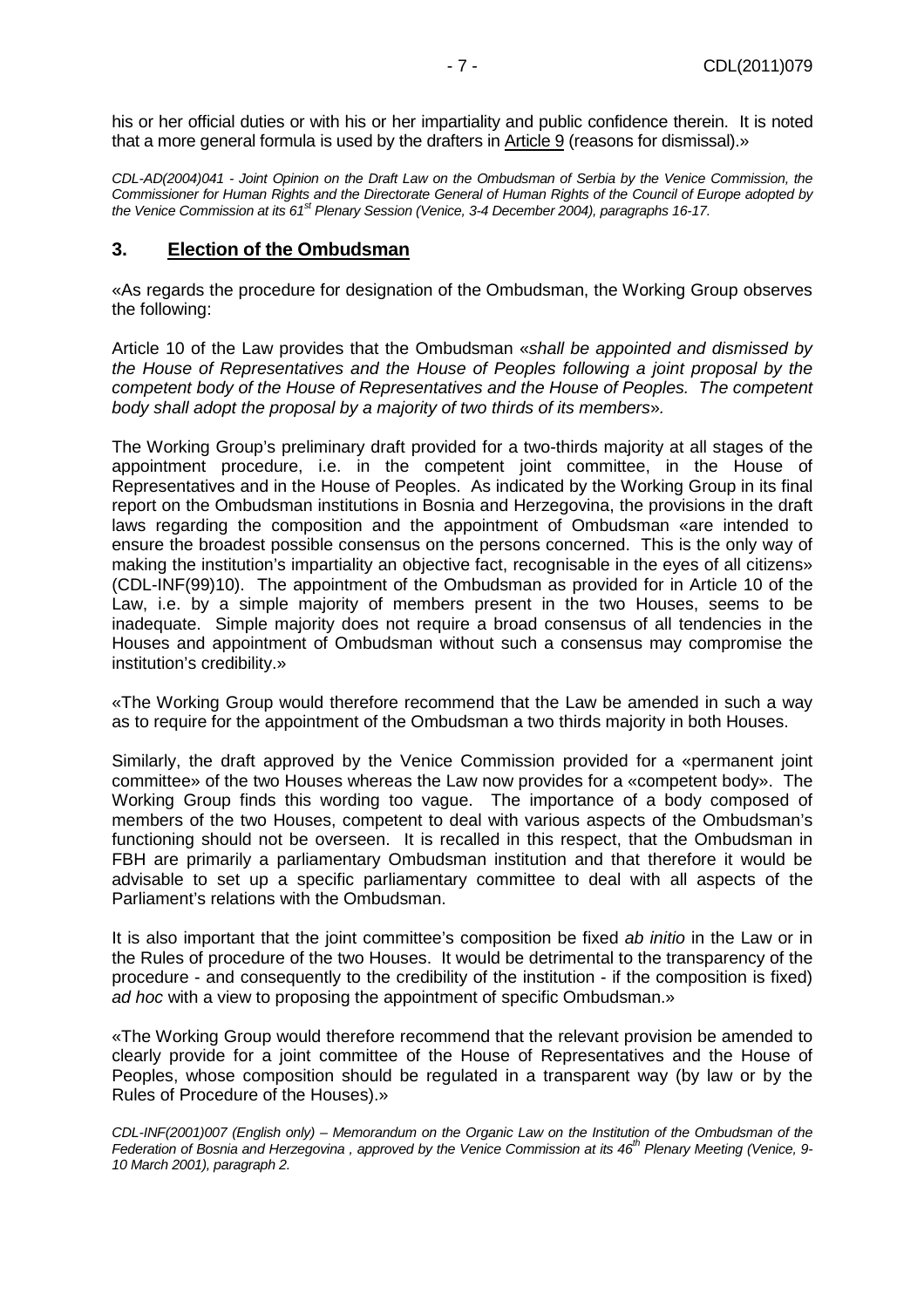«The Commission welcomes the new provision in Article 2 par. 1 that «The Ombudsman shall be elected by 83 votes of the deputies of the Milli Mejlis of the Republic of Azerbaijan of three candidates proposed by the President of the Republic». The election by the increased majority in the Parliament will certainly strengthen the Ombudsman's impartiality, independence and legitimacy. This is a very positive change compared to the provision of the first draft, which stated that «the Ombudsman shall be appointed by the Milli Mejlis of the Republic of Azerbaijan following a recommendation of the President of the Republic of Azerbaijan». The proposal to also involve other persons (such as academics and/or judges of the highest judicial authorities) in the selection of persons proposed for the office of Ombudsman to the Milli Mejlis has not been retained.»

CDL(2001)083 - Consolidated Opinion On the Law on Ombudsman in the Republic of Azerbaijan (Strasbourg, 7 September 2001), paragraph 8 (see CDL(2001)PV 47, paragraph 6).

«…Paragraph 2 sets out the appointment procedure. It introduces appointment of the Defender by the Parliamentary Assembly, which is an undoubted step forward in respect of the previous draft in terms of independence of this institution from the Executive, which it is mandated to control. It is in accordance with paragraph 4 of the Principles Relating to the Status of National Institutions for the promotion and protection of human rights (the United Nations' so-called «Paris Principles»). In particular, the appointment of the Defender «by a vote of more than half of the general number of deputies» is in accordance with my previous suggestion to provide for the election of the Defender by a qualified majority of the members of parliament. Actually, the larger the majority of the deputies involved in the appointment of the Human Rights Defender, the greater his independence and public authority. I assume that the appointment is made «from candidates nominated by the President of the Republic and 1/5 of the National Assembly deputies» (otherwise the sense of this last phrase would be unclear).»

CDL-AD(2003)006 - Opinion on the Draft Law on the Human Rights Defender of Armenia adopted by the Venice Commission at its 54<sup>th</sup> Plenary Session (Venice 14-15 March 2003), Il Article 3..

«The Assembly of the Republic of Macedonia shall elect and discharge the Public Attorney with a majority vote of the total number of representatives belonging to the communities that do not constitute the majority in the Republic of Macedonia. The Public Attorney is elected for a term of eight years, with the right to a second term in office.…

The way according to which an Ombudsman is appointed is of the utmost importance as far as the *independence* of the institution is concerned and the independence of the Ombudsman is a crucial corner stone of this institution.

In order that the Public Attorney's investigations will be credible to both public and the government, the procedure of appointment must be a transparent one. In addition, the procedure of appointment must be an election, as set out in the Draft Law.

Besides, the appointment of the Public Attorney by a large majority of Members of the Parliament (MPs) is a warrant that the person chosen is supported by a large part of society, with the consequences thereof like independence and impartiality.»

CDL-AD(2003)007 - Opinion on the Draft Law on the Public Attorney of "The former Yugoslav Republic of Macedonia" adopted by the Venice Commission at its 54<sup>th</sup> Plenary Session (Venice, 14- March 2003), B.II Article 5.1.

« …It would be preferable to have the ombudsperson appointed and dismissed by a qualified majority in Parliament….»

«Article 3 provides for the appointment of the ombudsperson by the National Assembly by simple majority. However, a broad consensus for the choice of the ombudsperson is important in order to ensure public trust in the independence of the ombudsperson. Consequently, a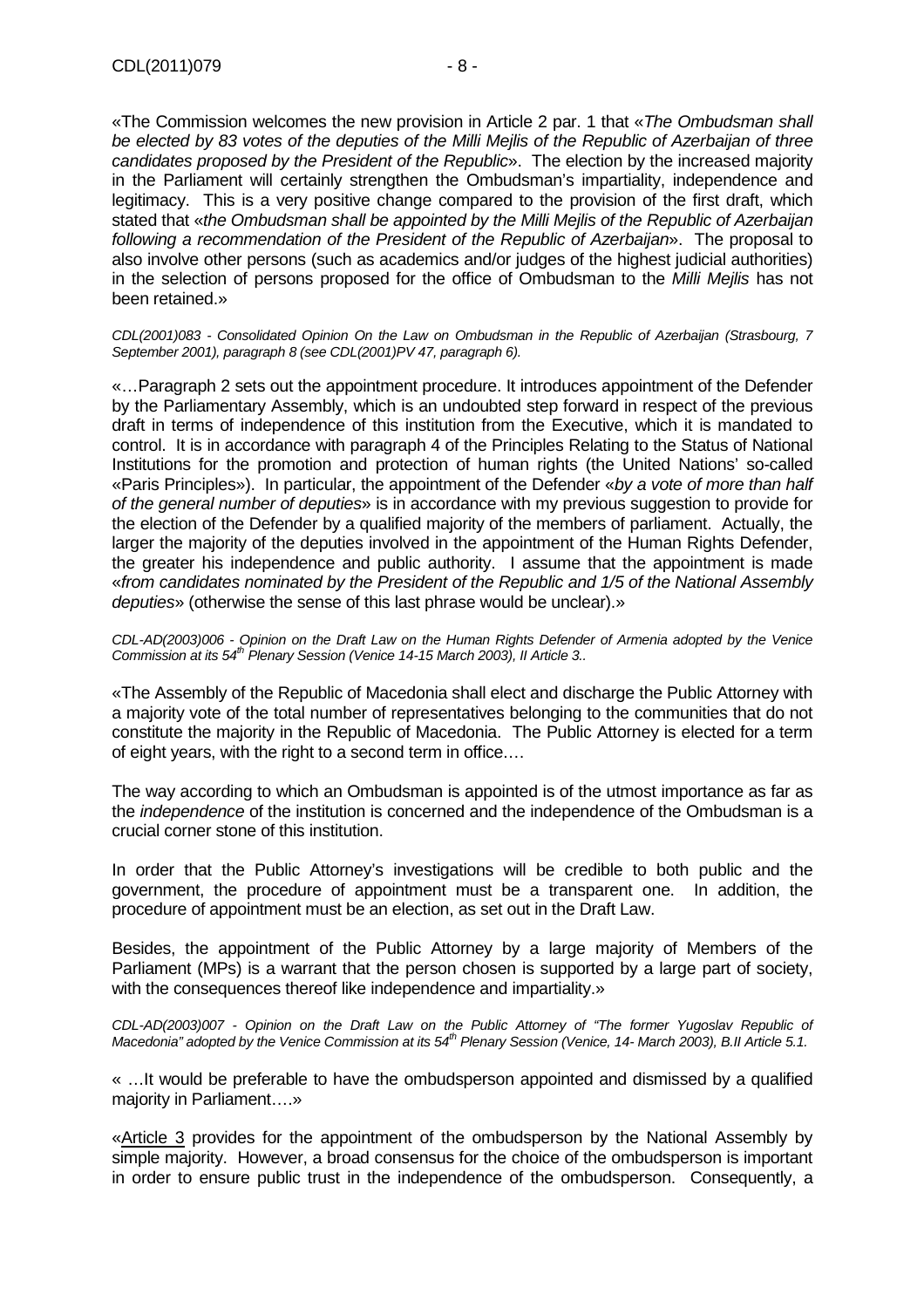qualified majority in Parliament for the appointment of the ombudsperson is appropriate (2/3 or 3/5 of votes cast). If existing constitutional provisions render the fulfilment of such requirement impossible, other possibilities should be explored, which would allow to come to the same result. However, such modalities would have to be safeguarded on the level of law.»

CDL-AD(2004)041 - Joint Opinion on the Draft Law on the Ombudsman of Serbia by the Venice Commission, the Commissioner for Human Rights and the Directorate General of Human Rights of the Council of Europe.(Strasbourg, 6 December 2004), paragraphs 8.1 and 11.

«As a final matter under this head, it is to be noted that according to the above general standards, the normative text regulating the status and functions of the Ombudsman for Human Rights should be embodied in legislation of the national parliament, and the person of the Ombudsman should be elected by the parliament by a majority large enough to ensure a reasonable consensus, i.e. by a qualified majority of all members.»

CDL-AD(2007)020 - Opinion on the possible reform of the Ombudsman Institution in Kazakhstan adopted by the Venice Commission at its 71<sup>st</sup> Plenary Session (Venice, 1-2 June 2007), paragraph 11.

«The election of the Ombudsman (Article 91a(1)) should require a qualified majority to provide the office with a politically and socially broad base.»

CDL-AD(2008)009 – Opinion on the Constitution of Bulgaria adopted by the Venice Commission at its 74<sup>th</sup> Plenary Session (Venice, 14-15 March 2008), paragraph 81.

#### **4. Status of the Ombudsman institution and relation with other state and local institutions / bodies**

#### **4.1 Status 4.1.1 Rank and salary**

«Some of the countries which responded establish the status, rank and subsequently remuneration of their Ombudsman with reference to the judiciary. This is the case in Malta, where the Ombudsman is remunerated at the level of a judge of the Superior Courts; in Norway, where the Parliamentary Ombudsman is remunerated 20% more than a Supreme Court judge; and in Sweden, where the rank of the Parliamentary Ombudsman is the same as a Supreme Court judge or a judge of the Supreme Administrative Court and the remuneration is 20% higher.

In some countries, the Ombudsman's status, rank, and/or salary is established with reference to a number of different institutions or functions on a similar level. This is the situation in Croatia, where the National Ombudsman has a rank and remuneration equivalent to that of the president of a working body of the Parliament, a judge of the Constitutional Court, a minister and the head of the State Audit Office; the Czech Republic, where the Public Defender of Rights is entitled to a salary equivalent to that of the President of the Supreme Control Office; Estonia, where the Legal Chancellor, who performs the functions of Ombudsman, has the highest rank, equivalent to the Parliament, the President, the Government, the Courts and the State Audit Office and is remunerated at the level of the average wage multiplied by a coefficient of 5.5; the Netherlands, where the National Ombudsman is remunerated at a level equivalent to the Vice-President of the Council of State and the President of the Chamber of Audit, these three institutions together being called the High Councils of State; and "The former Yugoslav Republic of Macedonia", where the Ombudsman's rank is at the same level of a minister, the President of the Supreme Court, the Public Prosecutor, a judge of the Constitutional Court and the Governor of the National Bank.»

CDL-AD(2002)008 - Opinion on the Status and Rank of the Ombudsman in the Federation of Bosnia and Herzegovina (Strasbourg, 17 May 2002), paragraphs 6 – 7.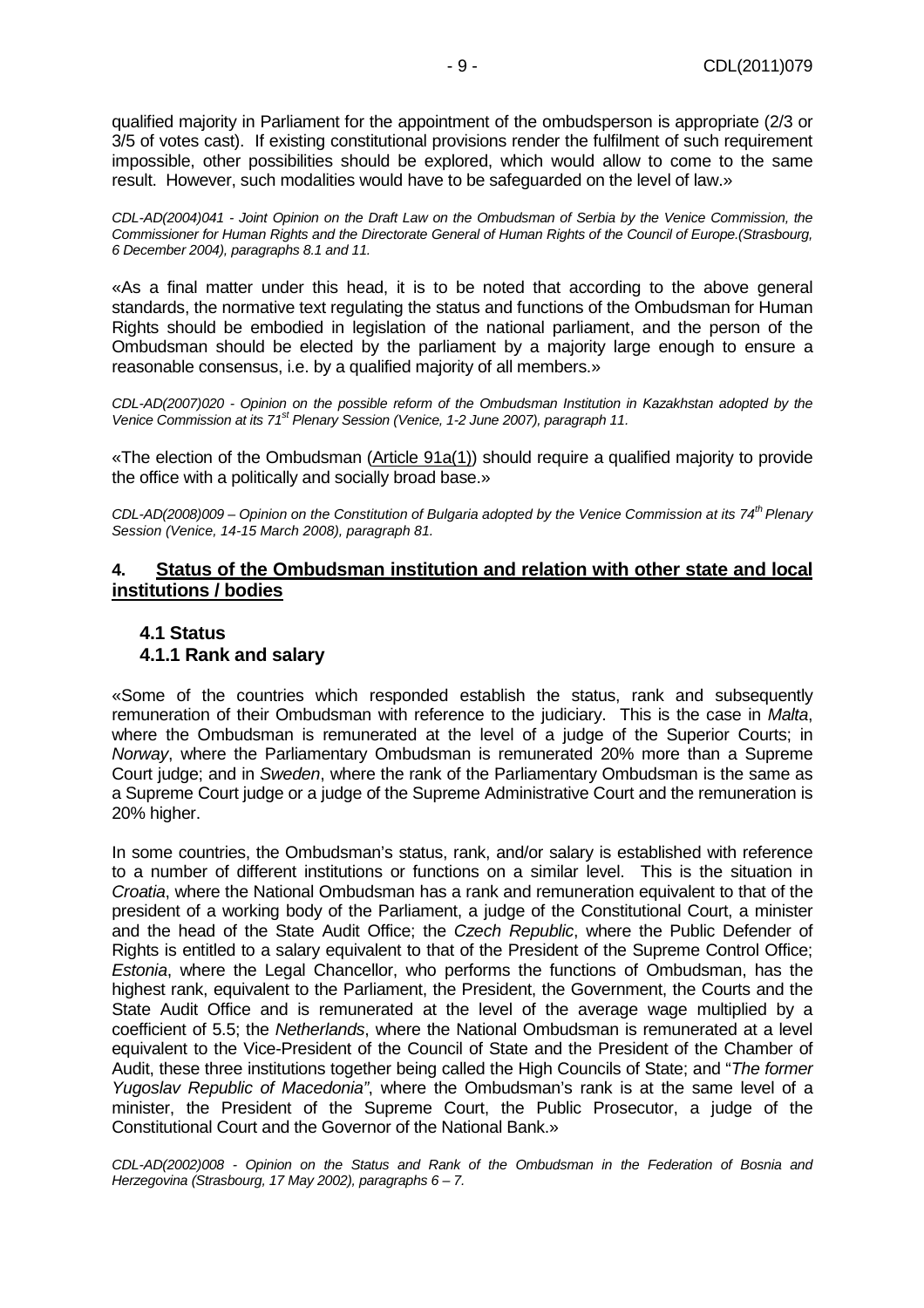«…In Austria, the Ombudsman has an extraordinary rank, equivalent to members of Parliament, while a number of countries do not formally provide for the rank of the Ombudsman (see Paragraphs 7-10). Similar variations exist also at the sub-national level (see Paragraph 11).

Whatever status the Ombudsman institution is assimilated with - the judiciary or public officials – it is always given an appropriately high rank. The high rank is one of the essential factors that guarantee the Ombudsman's independence from political interference and enable that institution to function effectively and efficiently.»

«There is no European standard as to the status of the Ombudsman. Indeed, there are a variety of ways of establishing such status in Europe. However, whatever status the Ombudsman institution is assimilated with - the judiciary or public officials – it is always given an appropriately high rank, which is also reflected in salary levels. The issue of setting the ombudsman's remuneration is not only an issue of public respect but also of independence of the institution.»

CDL-AD(2004)006 – Opinion on the status and rank of the human rights ombudsman of Bosnia and Herzegovina adopted by the Venice Commission at its 58<sup>th</sup> Plenary Session (Venice, 12-13 March 2004), paragraphs 9, 10 and 16.

«The Venice Commission finds that equating the salaries of the ombudsman and deputy ombudsmen with that of a BiH Constitutional Court judge fixes salaries at an appropriately high level to ensure the ombudsman's independence and is in line with European standards in this field. The salaries of ombudsman's staff should however be determined in accordance with applicable legislation.»

CDL-AD(2004)031 - Opinion on the Draft Law on Amendments to the Law on Ombudsman for Human Rights in Bosnia and Herzegovina adopted by the Venice Commission at its 60<sup>th</sup> Plenary Session (Venice, 8-9 October 2004), paragraph 30.

## **4.1.2 Immunities**

«After having studied the first draft the Rapporteurs recommended that the Azerbaijani authorities clarify certain provisions of Article 6 on immunities of the Ombudsman. The original wording did not specify what majority was required in the Parliament to lift the immunity of the Ombudsman and did not foresee the Ombudsman's immunity for opinions held or action taken while in office after the expiry of the term of office. The Commission is satisfied that the draft adopted in the third reading solves both problems. It establishes a requirement of 83 votes in *Milli Meilis* for lifting the immunity and includes a special paragraph on immunity for opinions held or action taken while in office.»

CDL(2001)083 - Consolidated Opinion On the Law on Ombudsman in the Republic of Azerbaijan (Strasbourg, 7 September 2001), paragraph 13).

« … The ombudsperson, his or her deputies and the staff of the secretariat should be immune from legal process in respect of works spoken or written and all acts performed by them in their official capacity and within the limit of their authority (functional immunity).»

CDL-AD(2004)041 - Joint Opinion on the Draft Law on the Ombudsman of Serbia by the Venice Commission, the Commissioner for Human Rights and the Directorate General of Human Rights of the Council of Europe adopted by the Venice Commission at its  $61<sup>st</sup>$  Plenary Session (Venice, 3-4 December 2004), paragraph 18.

«In general terms, both the Human Rights Defender and his or her staff should have immunity from legal process in respect of words spoken or written and acts performed by them in their official capacity. Such immunity should continue to be accorded even after the end of the Human Rights Defender's mandate or after the staff cease their employment with the Human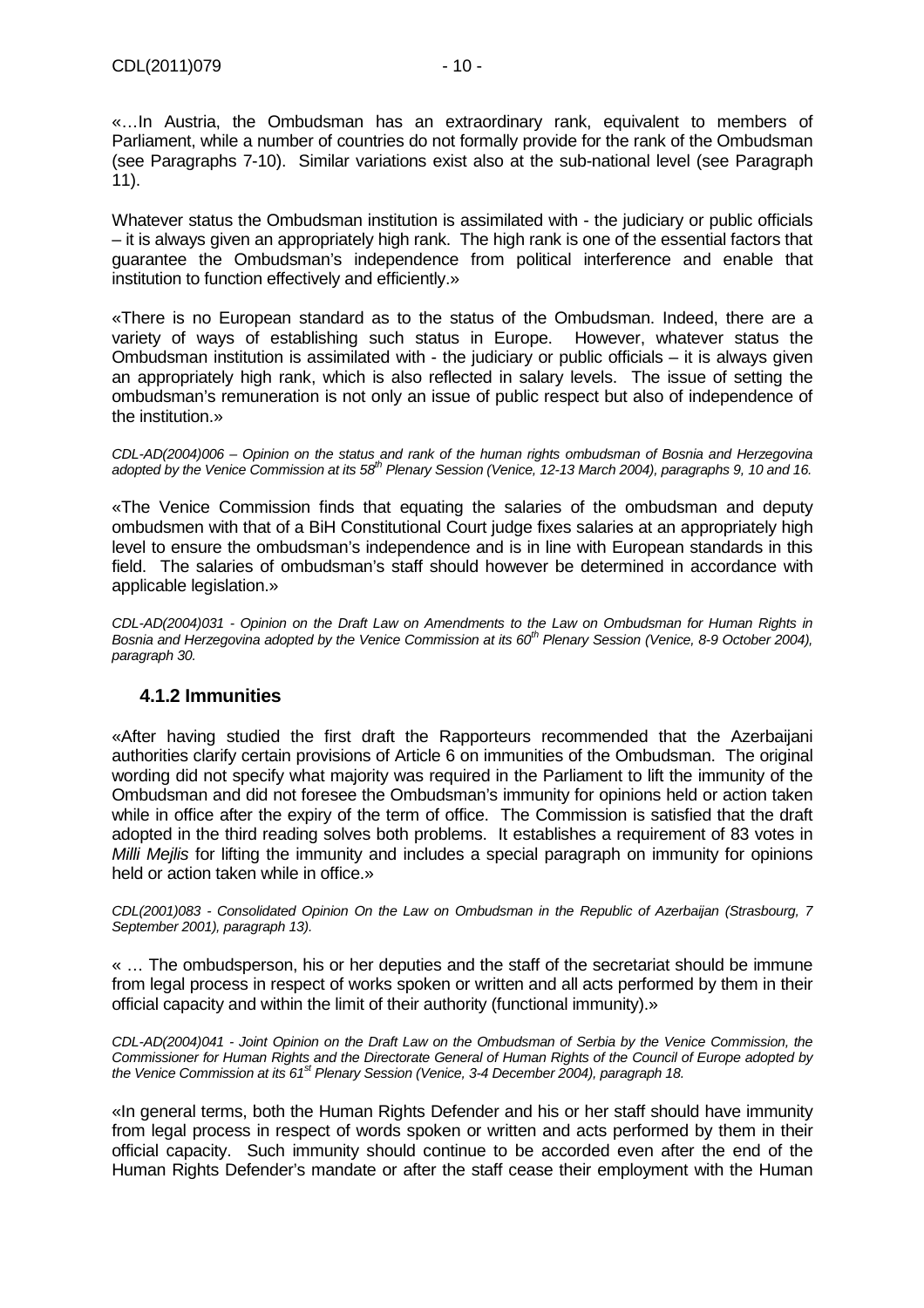Rights Defender institution. This immunity should also include baggage, correspondence and means of communication belonging to the Human Rights Defender. One could consider a different scope of immunity with regard to the staff (e.g. waiving by the Defender for his or her staff).»

«In order to enhance the independence of the Defender, guarantees as to the inviolability of the institution's possessions, documents and premises, etc. are also very important. An example could be UNMIK Regulation 2006/06 on the Ombudsperson Institution in Kosovo, which in Section 12.2 provides that «The archives, files documents, communications, property, funds and assets […], wherever located and by whomsoever held, shall be inviolable and immune from search, seizure, requisition, confiscation, expropriation or any other form of interference, whether by executive, administrative, judicial or legislative action».»

CDL-AD(2006)038 – Opinion on Amendments to the Law on the Human Rights Defender of Armenia adopted by the Venice Commission at its 69<sup>th</sup> Plenary Session (Venice, 15-16 December 2006), paragraphs 74 and 76.

"74. In general terms, both the Human Rights Defender and his or her staff should have immunity from legal process in respect of words spoken or written and acts performed by them in their official capacity. Such immunity should continue to be accorded even after the end of the Human Rights Defender's mandate or after the staff cease their employment with the Human Rights Defender institution. This immunity should also include baggage, correspondence and means of communication belonging to the Human Rights Defender. One could consider a different scope of immunity with regard to the staff (e.g. waiving by the Defender for his or her staff).

75. In the Amending Law, the first two paragraphs of this Article have been joined in a single paragraph with some changes in wording. A change which is clearly positive and important is that the immunity of the Human Rights Defender from prosecution or criminal proceedings is now expressed as persisting not only during his or her term of office, but also thereafter. This accords with the principle of the Constitution that the Defender shall be endowed with the immunity envisaged for a Deputy of the National Assembly (Article 83.1.6 of the Constitution), and the new phrasing of the Article appears to have been modelled in most part upon the constitutional provision regarding Deputies (Article 66). However, it may be questioned whether the extent of the immunity is sufficient. There is no reference here to the staff of the Defender, but under Article 23.5, they are endowed with immunity during their period of tenure in respect of their conduct while performing their responsibilities under the Defender's instructions. This immunity should be more extensive. The Law also lacks sufficiently precise provisions on the procedure for waiving immunity.»

«The Venice Commission thus expressed a positive view of the extension of the immunity to the staff of the Human Rights Defender's office. The Commission even called for its extension in temporal respect. All those remarks remain relevant and are in line with other opinions of the Commission on this issue (see for example CDL-AD(2004)041 on the draft Law on the Ombudsman of Serbia and CDL-AD(2007)024 on the draft Law on the People's Advocate of Kosovo).»

CDL-AD(2008)028 – Opinion on draft amendments to Article 23(5) of the law on the Human Rights Defender of Armenia adopted by the Venice Commission at its 76<sup>th</sup> Plenary Session (Venice, 17-18 October 2008), paragraphs  $7 - 8$ .

«The Human Rights Defender, as every other ombudsman, performs most of his/her duties assisted by and through his/her staff. Each member of the staff acts within their official authority on behalf of the Human Rights Defender under the latter's authority. In consequence, the aforementioned guarantees and protection, including the immunity, must be obviously granted to such persons as well….»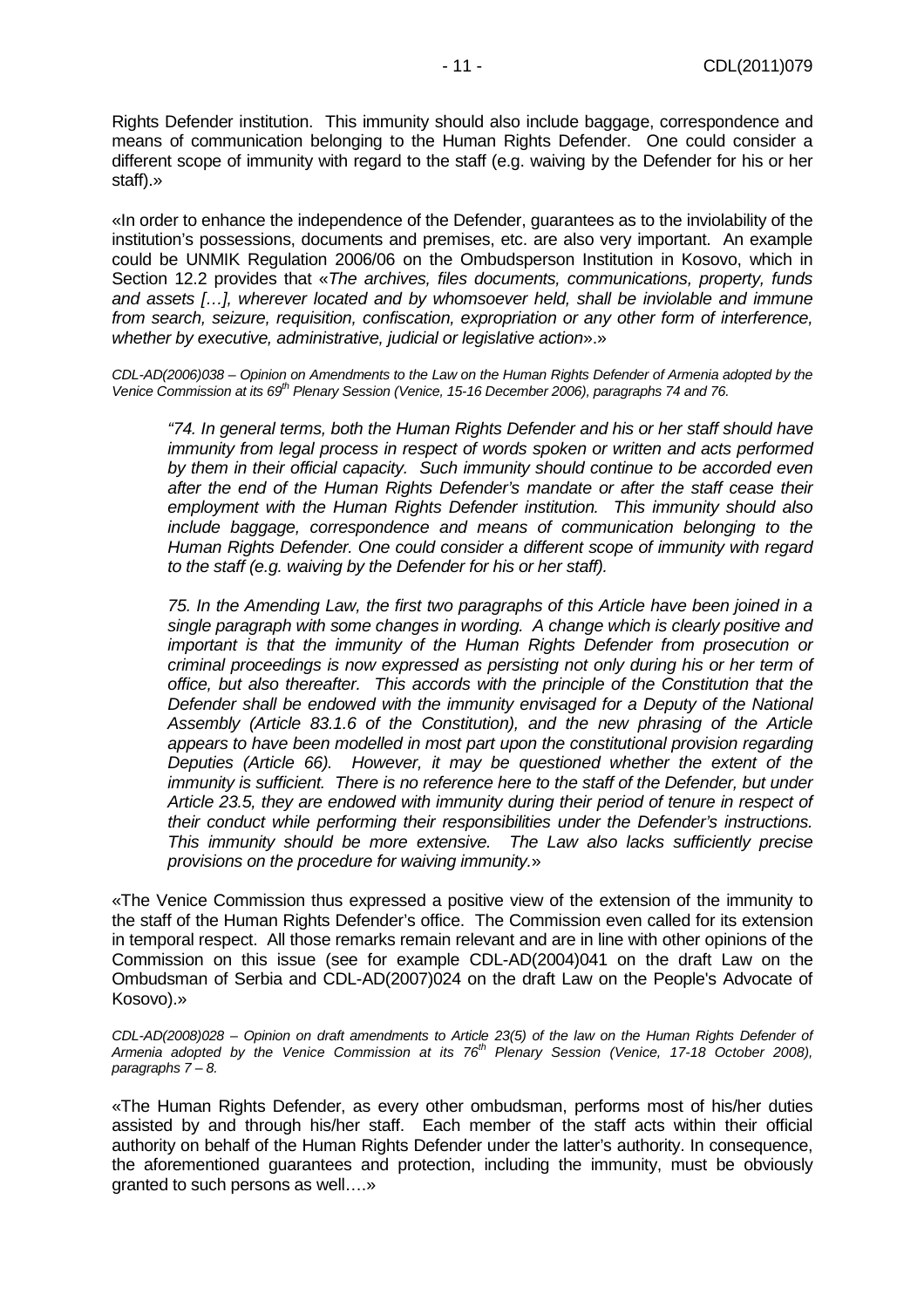CDL-AD(2008)028 – Opinion on draft amendments to Article 23(5) of the law on the Human Rights Defender of Armenia adopted by the Venice Commission at its 76<sup>th</sup> Plenary Session (Venice, 17-18 October 2008), paragraph 20.

«Similar to judges, the Protector does not only need to be independent, he or she must also be "seen" to be independent. The perception of the Protector as the "President's candidate" has to be avoided. Given that the prime task of the Protector is to supervise the executive, the institution should be clearly linked to the Parliament.»

«Granting the staff of the Protector a special status is commendable. This is an additional confirmation of the exceptional nature of such an institution. It further provides for an additional guarantee of the institution's independence as well as its proper perception within society.»

« … Not only the Protector and his/her Deputies, but also his/her staff should have immunity "from legal process in respect of words spoken or written and acts performed by them in their official capacity." Such immunity shall continue to be accorded even after the end of the Protector's mandate or after the members of staff cease their employment with the Protector's institution. This immunity should also include baggage, correspondence and means of communication belonging to the Protector.»

CDL-AD(2009)043 – Opinion on the draft amendments to the law on the Protector of Human Rights an Freedoms of Montenegro, adopted by the Venice Commission at its  $80^{th}$  Plenary Session (Venice,  $9-10$  October 2009), paragraphs 12, 27 and 29.

# **4.2 Independence from other state institutions / bodies**

«The unamended para. 1 of this Article appropriately provides that "the Defender shall be independent in executing his or her power and shall be guided only by the Constitution and the Laws of the Republic of Armenia, as well as recognised norms and principles of International Law". – The paragraph further contains a second sentence stating that the Defender "shall not be subordinated to any state or local self-governing official". This may perhaps be useful as a clarification for the sake of good order in a first Law on the Defender, but should in fact not be necessary.»

CDL-AD(2006)038 – Opinion on Amendments to the Law on the Human Rights Defender of Armenia adopted by the Venice Commission at its 69<sup>th</sup> Plenary Session (Venice, 15-16 December 2006), paragraph 34.

«The Ministry competent for the protection of human rights and minority rights is granted supervisory duties in relation to the implementation of the draft law. In this respect, the draft law should clarify further the powers and responsibilities the Minister can carry out to perform his supervisorial duties. It is important to ensure that this supervisory role of the Minister does not undermine the independence and autonomy of the Ombudsman.»

CDL-AD(2009)045 - Opinion on the draft Law on Prohibition of Discrimination of Montenegro adopted by the Venice Commission at its 80<sup>th</sup> Plenary Session (Venice, 9-10 October 2009), paragraph 111

## **5. Features of the Ombudsman's term of office**

## **5.1 Term of office**

«…Moreover, it is obvious that any provision concerning the length of the Ombudsman's mandate becomes superfluous if by virtue of another provision the Parliament is allowed to dismiss the Ombudsman by simple majority.»

«The Working Group is of the opinion that a five year mandate would better respond to the need for independence, the four-year term provided for in the Law being too short.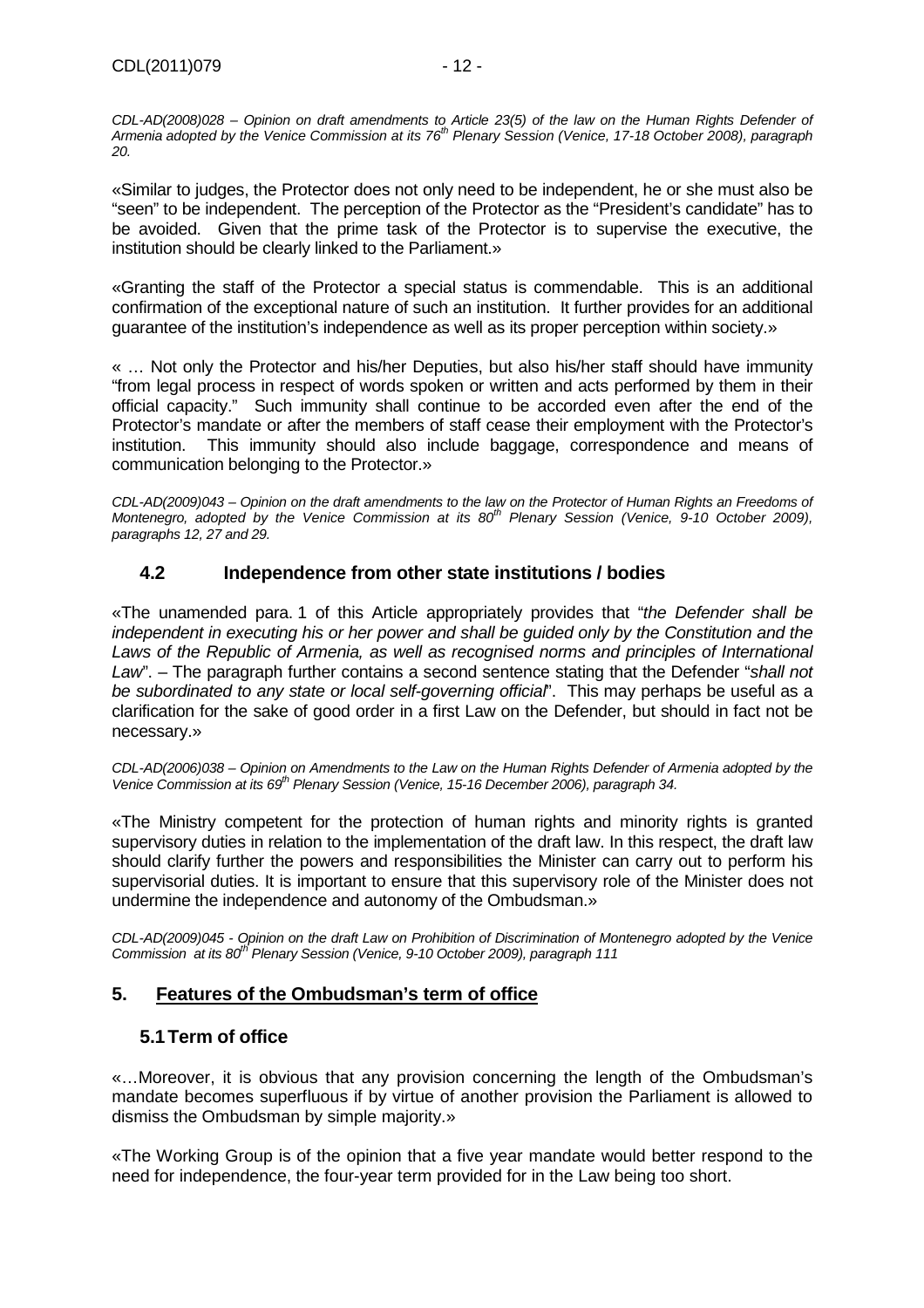It would recommend to amend Article 11 of the Law so as to provide for a five year term.…»

CDL-INF(2001)007 (English only) – Memorandum on the Organic Law on the Institution of the Ombudsman of the Federation of Bosnia and Herzegovina, approved by the Venice Commission at its  $46^{th}$  Plenary Meeting (Venice, 9-10 March 2001), paragraphs 3 and 4.

«The Commission welcomes the provision in Article 4 extending the Ombudsman's mandate to seven years and the provision according to which the Ombudsman cannot be re-elected. The first draft presented to the Rapporteurs stipulated that:

«The Ombudsman shall be appointed for a period of 5 years. While in office, he or she shall not be replaced.

The same person may not hold the post of Ombudsman more than twice […].»

The Rapporteurs expressed their concern that such a provision could endanger the independence of the institution of the Ombudsman. If this provision were kept there could be a great risk that the independent action of the person holding the post is compromised by considerations of future re-election.»

CDL(2001)083 - Consolidated Opinion On the Law on Ombudsman in the Republic of Azerbaijan (Strasbourg, 7 September 2001), paragraph 11.

«The term of six years of tenure for the Human Rights Defender seems reasonably chosen. It was so determined in the Law and is now guaranteed in the Constitution as above noted. In paragraph 3 of this Article in the original Law, the possibility of re-election/appointment for a second term (but no more) was allowed for, but that provision has now been deleted, presumably in view of the fact that the possibility is not referred to in the Constitution. There may be reason to question whether the Constitution is to be interpreted so as to exclude a further term, but the principle of a single term does in any case provide a safeguard contributing to the Defender's independence and precluding the risk of accusations to the effect that his or her activities or recommendations might be influenced by an interest for gaining re-election. On the other hand, since the Defender is neither a member of the judiciary nor an official of the executive power, there may be technical problems with offering him security of employment on an objective basis after the end of this term, and this is not dealt with in the Law.»

CDL-AD(2006)038 – Opinion on Amendments to the Law on the Human Rights Defender of Armenia adopted by the Venice Commission at its 69<sup>th</sup> Plenary Session (Venice, 15-16 December 2006), paragraphs 29.

«It might be preferable for the sake of independence that the People's Advocate and Deputies serve a longer term, but which would then not be renewable.»

CDL-AD(2007)024 (English only) – Opinion on the draft law on the People's Advocate of Kosovo adopted by the Venice Commission at its 71<sup>st</sup> Plenary Meeting (Venice, 1-2 June 2007), paragraph 40.

#### **5.2 Termination of the Ombudsman's term of office**

«The Public Attorney is discharged: 1) if he/she so requests; 2) if he/she is sentenced for a criminal offence to an unconditional prison term of at least six months; 3) if he/she permanently loses the psychophysical capability of carrying out the office of Public Attorney, which is determined on the basis of documented findings and the opinion of a competent medical institution; 4) if he/she fulfils the conditions for retirement.

Each one of the situations described in 1), 2), 3) and 4) of this article is enough to discharge a Public Attorney. »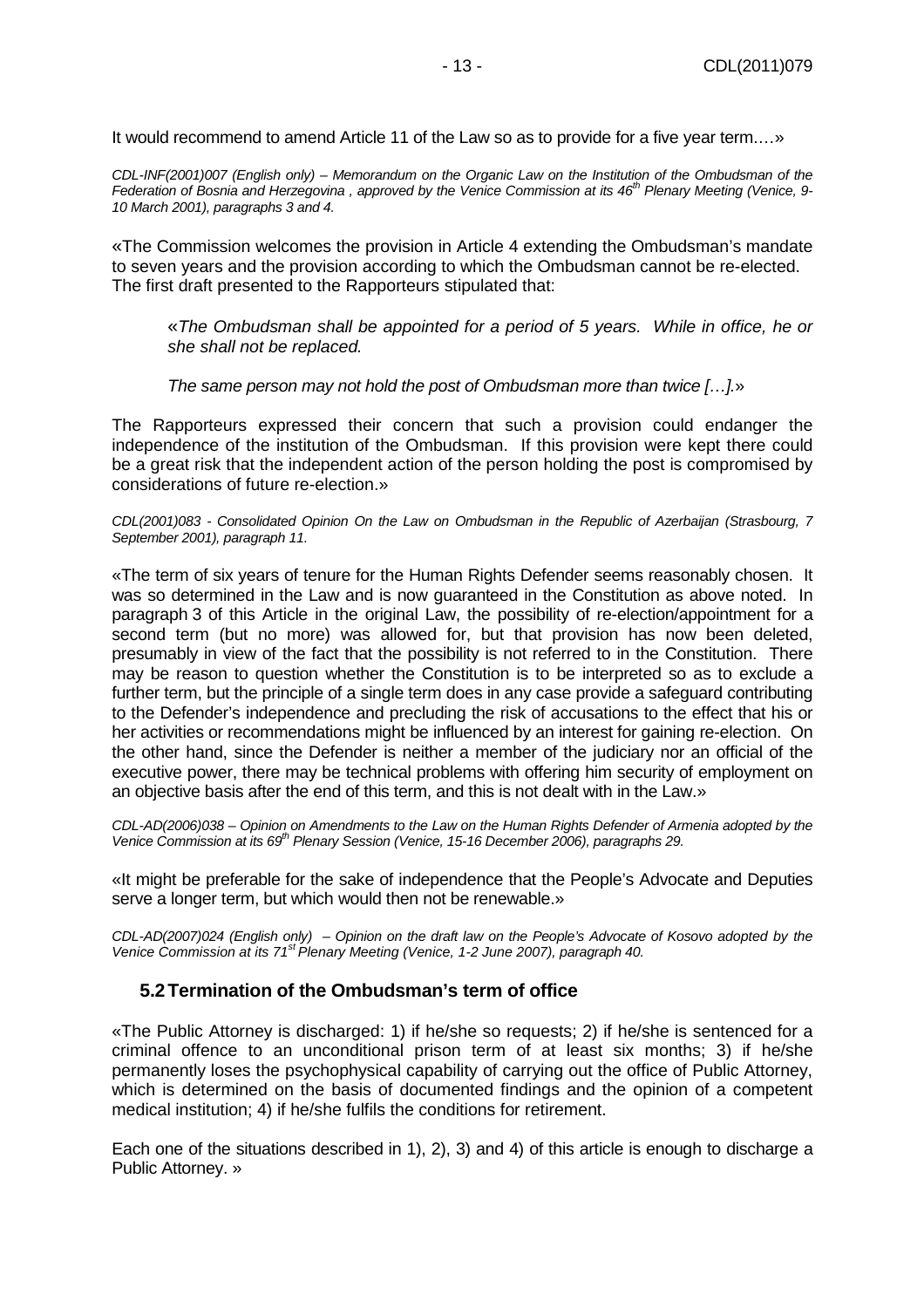CDL-AD(2003)007 - Opinion on the Draft Law on the Public Attorney of "The former Yugoslav Republic of Macedonia" adopted by the Venice Commission at its 54<sup>th</sup> Plenary Session (Venice, 14- March 2003), II Article 9.

«Article 3: It should be the Committee for Constitutional Issues that deals with the election and the dismissal of the ombudsperson because the institution of the ombudsperson is fundamental in the State and because the work of this Committee is more likely to be geared toward human rights question (Article 3). (Accordingly, Article 9 should state that it is this Committee of the Assembly that is empowered to make a proposal for dismissal of the ombudsperson.) All candidates should be heard in a public session. All political groups in Parliament should have the right to present candidates to the Committee.»

«Article 9: Even more important for the independence of the ombudsperson at the time of appointment is the issue of the majority required for the removal of the ombudsperson from office. Here, a qualified majority is desirable in order to guarantee that the ombudsperson cannot be removed from office because of his or her acts which were disliked by the governmental majority [i]n Parliament. This solution may be limited by the provisions of the current Constitution and could be envisaged at a later stage. If indeed the guarantee of dismissal by qualified majority were introduced, on the other hand, the reasons for dismissal need not be stated in Article 9 given that as the ombudsperson needs also the trust of Parliament. In order to guarantee transparency in the process of the dismissal of the ombudsperson it is necessary to provide for a public procedure. The ombudsperson whose dismissal is envisaged, must be heard in public prior to the vote on the dismissal. A prior consultation of the Constitutional Court could be envisaged.»

CDL-AD(2004)041 - Joint Opinion on the Draft Law on the Ombudsman of Serbia by the Venice Commission, the Commissioner for Human Rights and the Directorate General of Human Rights of the Council of Europe adopted by the Venice Commission at its 61<sup>st</sup> Plenary Session (Venice, 3-4 December 2004), paragraphs 12 and 19.

«…provides for those specific events or instances by or upon which the Defender's mandate may be terminated prior to the expiry of its term, by listing them in an exhaustive manner. In the original Law, the list provided for seven grounds, of which two have been deleted by the Amending Law. The former of these related to a breach by the Defender of Article 4 of the Law (providing restrictions against his or her engaging in other activities and forbidding membership of a political party and engagement in elections), while the latter referred to prolonged absence from duty for reasons of health. Both deletions are to positive effect as regards security of tenure, although the removal of the grounds without other adjustment may perhaps result in a certain lack of clarity or remedy, such as in the case of failing health, where the remedy of having a Deputy Defender is now not provided for (cf. Article 22).»

CDL-AD(2006)038 – Opinion on Amendments to the Law on the Human Rights Defender of Armenia adopted by the Venice Commission at its 69<sup>th</sup> Plenary Session (Venice, 15-16 December 2006), paragraph 38.

«After expiration of the Protector's term, and prior to selection of a new Protector, the current Protector should continue in office until the successor takes office – as opposed to the solution proposed in the draft. This would help to avoid a situation where no Protector holds an office as happens sometimes for up to several months - with only a deputy as an acting ombudsman filling in temporarily. This is also important due to the need for the proper transfer of Protector's duties between the old and the new office holder. The solution proposed in the draft should be used in situations where, due to objective circumstances (e.g. death, illness, etc.) the Protector is unable to perform his or her duties.»

CDL-AD(2009)043 – Opinion on the draft amendments to the Law on the Protector of Human Rights an Freedoms of Montenegro, adopted by the Venice Commission at its  $80<sup>th</sup>$  Plenary Session (Venice, 9-10 October 2009), paragraph 16.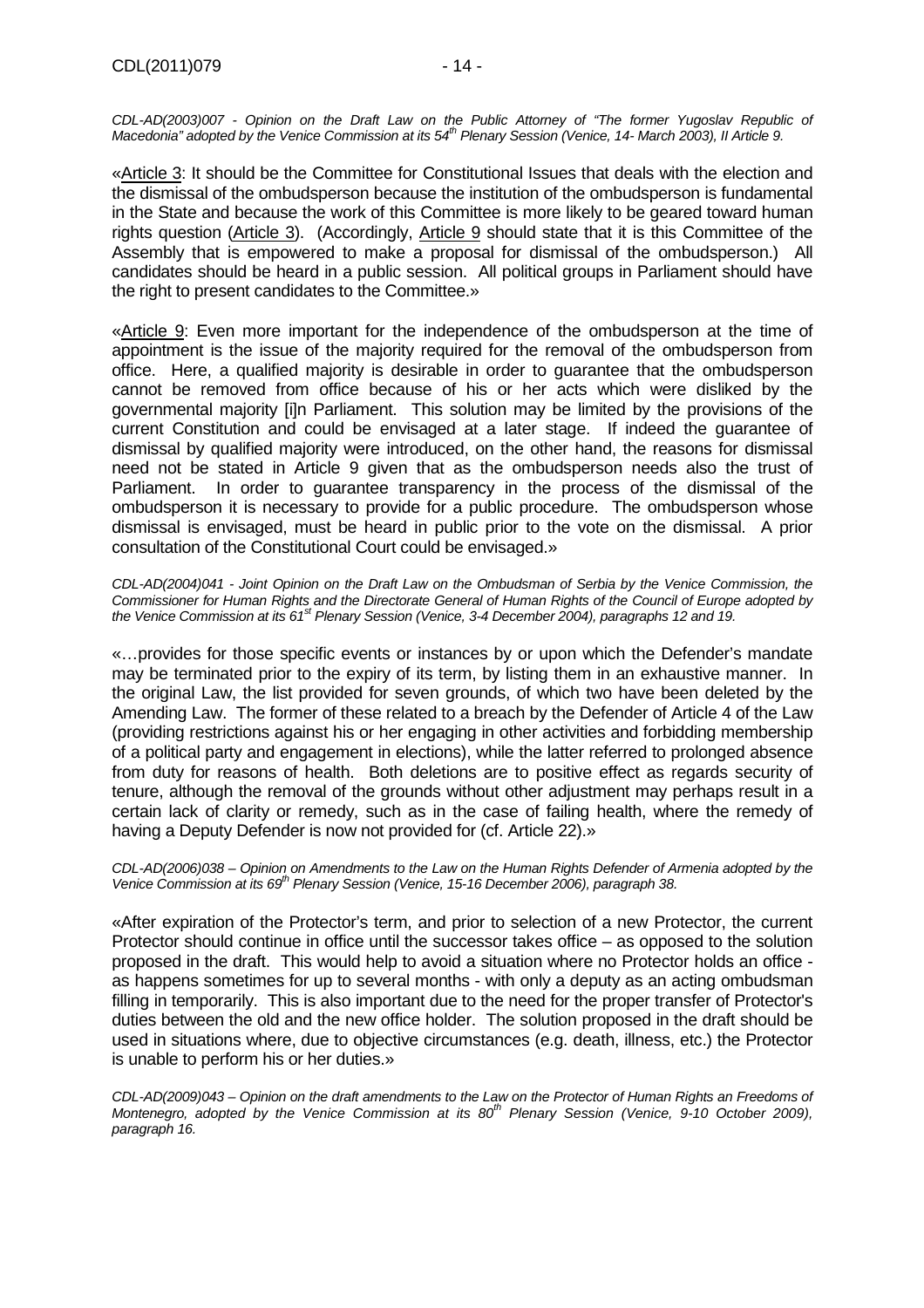#### **6. Budgetary independence**

«The budgetary independence provided for in Article 33 is a very positive element. In addition, explicit reference should be made in the first paragraph to adequate provision of funds for the effective and efficient functioning of the office. In addition, (this may be a question of translation,) it seems that the Government is obliged to include the ombudsperson draft proposal into the global draft budget submitted to Parliament without any change.»

CDL-AD(2004)041 - Joint Opinion on the Draft Law on the Ombudsman of Serbia by the Venice Commission, the Commissioner for Human Rights and the Directorate General of Human Rights of the Council of Europe adopted by the Venice Commission at its 61<sup>st</sup> Plenary Session (Venice, 3-4 December 2004), paragraph 35.

«In order to increase the financial independence of the Defender it might be appropriate to consider additional safeguards such as the principle that the budget for the Defender could be reduced in relation to the previous financial year only by a percentage not greater than the percentage the budget of the Parliament, President and Government is reduced.

Considering its exceptionally sensitive nature and the significance of this provision for the independence of the institution, a provision could be added stating that public authorities shall not use the budgetary process for allocating funds from the budget in a manner that interferes with the independence of the institution of the Human Rights Defender.»

CDL-AD(2006)038 – Opinion on Amendments to the Law on the Human Rights Defender of Armenia adopted by the Venice Commission at its  $69^{th}$  Plenary Session (Venice, 15-16 December 2006), paragraphs 80 – 81.

«Thus the law or statute regulating the Ombudsman could prescribe that the budgetary allocation of funds for the operations of the institution should be adequate to the need to ensure full, independent and effective discharge of the responsibilities and functions of the institution, and take into account such matters of reference as the number of complaints lodged with the institution in the previous year. The law or statute could also provide for a relative budgetary independence of the Ombudsman, by prescribing that the institution itself should submit a proposal for its budget to the governmental authority responsible for presentation of the national budget to the parliament, and that this proposal should be included within the national budget without changes, either as a proposal of the government or for purposes of comparison with the eventual proposal of the governmental authority, if the government should find it necessary to make reductions in the allocation requested. Finally, if the Human Rights Ombudsman is constituted as a parliamentary ombudsman in the ordinary sense (i.e. appointed by the legislature and reporting to the legislature), this may serve to strengthen the assumption that the parliament will in fact regularly provide the institution with financial means adequate to ensure its proper functioning.»

«The legislation on the Ombudsman should provide that the budgetary allocation should be adequate to the need to ensure full, independent and effective discharge of the responsibilities and functions of the institution taking into account such matters of reference as the number of complaints lodged with the institution in the previous year. The law or statute could also provide for a relative budgetary independence of the Ombudsman by prescribing that the institution itself should submit a proposal for its budget.»

CDL-AD(2007)020 - Opinion on the possible reform of the Ombudsman Institution in Kazakhstan adopted by the Venice Commission at its 71<sup>st</sup> Plenary Session (Venice, 1-2 June 2007), paragraphs 28 and 30.VI.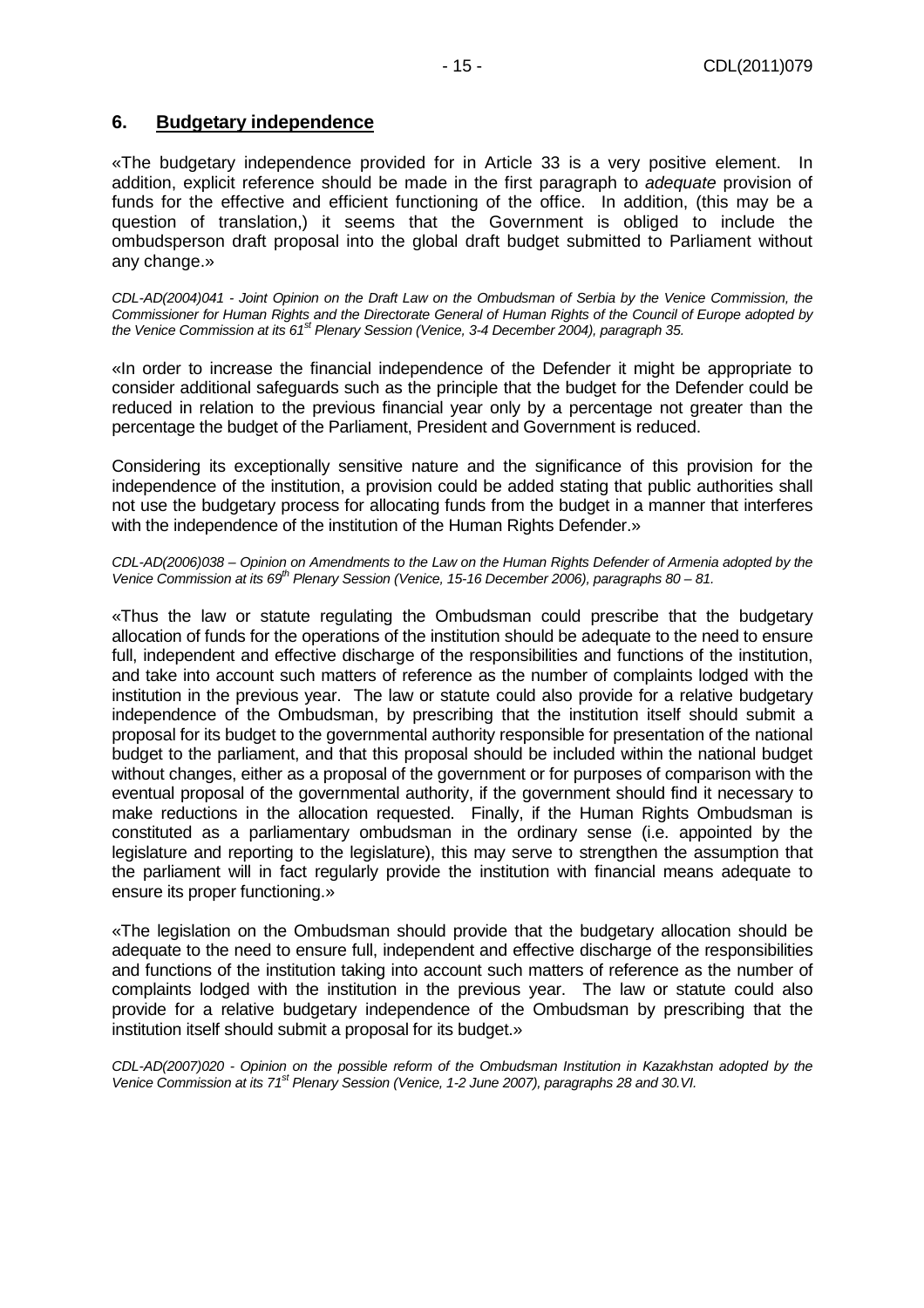# **7. Competences and powers of the Ombudsman**

# **7.1 Scope of the monitoring competence of the Ombudsman**

«The Commission considers that, except for matters of internal functioning of the Government, the Ombudsman should have the power to control acts of the executive. The deletion of the Prime Minister from the list of persons whose activities are outside the Ombudsman's investigation powers (Article 1 par. 3) is an important positive amendment to the new draft. The President remains in this list. The Commission hopes that activities exercised by the President and/or the Presidential administration in his/her capacity as head of the executive are not out of reach for the Ombudsman. Activities of the President, unless they are of an exceptional nature (e.g. declaration of war) or of a political nature (e.g. appointment of the Prime Minister) should fall within the monitoring competence of the Ombudsman.»

CDL(2001)083 - Consolidated Opinion On the Law on Ombudsman in the Republic of Azerbaijan (Strasbourg, 7 September 2001), paragraphs 6-7 and 18.

«This Article corresponds to Article 12 of the previous draft. Paragraph 1.3 now requires the complainant's consent prior to referring a claim to the competent authorities, which is a positive innovation. Paragraph 8 maintains the possibility for the Defender to take up certain issues upon its own initiative – though unfortunately only in limited cases – but, and this is positive, does not require any longer that the relevant decision be made public.»

CDL-AD(2003)006 - Opinion on the Draft Law on the Human Rights Defender of Armenia adopted by the Venice Commission at its 54<sup>th</sup> Plenary Session (Venice 14-15 March 2003), Article 11.

«Particularly welcomed are provisions on the ombudsperson's mandate to the promotion, in addition to the protection, of human rights and fundamental freedoms, the ombudsperson's right to appeal to the Constitutional Court, his or her right of unhindered access in private to persons deprived of their liberty and the ombudsperson's budgetary independence.»

«This Article should be consistent with Article 1 empowering the Ombudsperson with a broad based mandate to promote and protect human rights and fundamental freedoms. In view of the necessity for the executive to follow principles of good administration, it may be useful to empower the ombudsperson to intervene not only when the are irregularities, i.e. violation of legal norms but also when such principles have been disregarded (e.g. humiliating behaviour in relation to individuals, ostentatiously slow processing of affairs) and control the objectivity and impartiality of the work of administrative bodies. In this respect, the European Code of Good Administrative Behaviour of the European Ombudsman can be a source for inspiration. Only general, "political" decisions of the Government as a whole should be excluded from the scope of the competence of the ombudsperson; ministerial and governmental decisions directly affecting individuals should be open to control by the ombudsperson. The work of Parliament, its committees and its members should be excluded from the control of the ombudsperson.»

CDL-AD(2004)041 - Joint Opinion on the Draft Law on the Ombudsman of Serbia by the Venice Commission, the Commissioner for Human Rights and the Directorate General of Human Rights of the Council of Europe adopted by the Venice Commission at its 61<sup>st</sup> Plenary Session (Venice, 3-4 December 2004), paragraphs 7 and 13.

«In order to facilitate the necessary broad interpretation of the mandate of the Human Rights Defender, it would be of advantage to have the Law include not only the term «protection» but also «monitoring» and «promotion». However, the term «protection» does not stand alone in the text but is preceded by the verb «implement», which already has a wide connotation. At the same time, the function of monitoring the administration by way of being able to issue recommendations is so basic to the role of the Ombudsman institution as generally perceived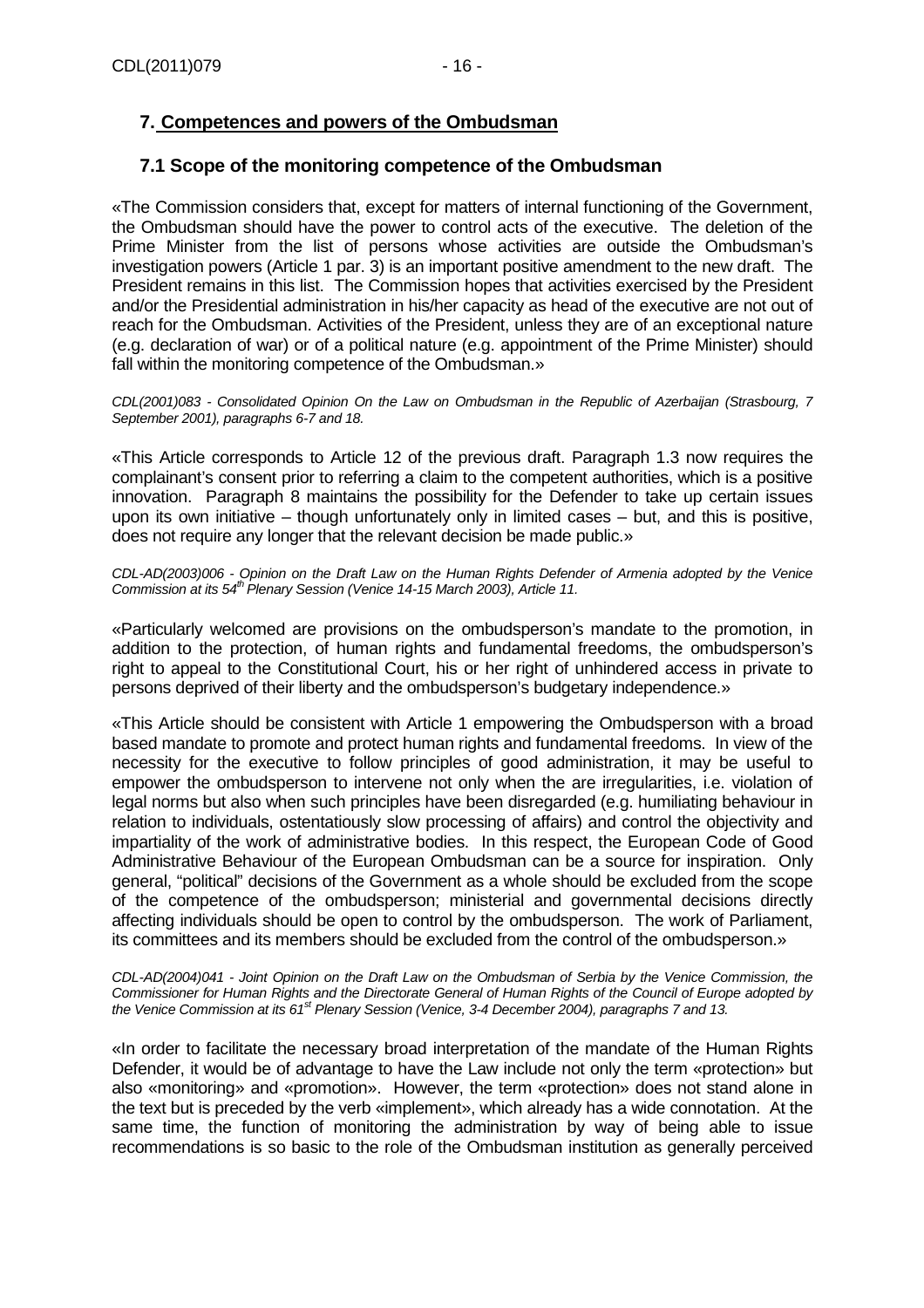among nations that it clearly must be seen to belong to the mandate of the Defender as now declared in the Armenian Constitution.»

In relation to the «state and local self-governing bodies and their officials» that would be subject to the Human Rights Defender's jurisdiction, it is worth stressing that the respective provisions should be interpreted in a manner that allows for the broadest possible spectrum of public bodies to fall under the jurisdiction of the Human Rights Defender.»

«The general mandate of the Defender is stated primarily in terms of implementing protection against violations of human rights and freedoms by the executive power. The question may be raised whether his or her authority to monitor the administration and promote the observance of human rights might be expressed in stronger terms, such as by using those exact words. As in the opinion CDL-AD(2003)006, it also may be asked whether the Defender's mandate could be strengthened by listing his or her fields of action in more specific terms than in the Law. Also, the mandate should also explicitly refer to violations by omission. However, the straightforward description of the Defender's general mandate and purpose embedded in the Constitution and now followed in the Law clearly invites a broad interpretation ensuring that the essential function of monitoring is in fact included. Under the assumption of such broad interpretation, the role envisaged for the Armenian Defender does appear fully acceptable.»

#### CDL-AD(2006)038 – Opinion on Amendments to the Law on the Human Rights Defender of Armenia adopted by the Venice Commission at its 69<sup>th</sup> Plenary Session (Venice, 15-16 December 2006), paragraphs 18, 19 and 89.

«…the powers are intended to protect individuals against the government, this must be done in full impartiality, taking into account also the powers and responsibilities of the government body concerned.»

«The People's Advocate should have the discretion to continue the investigation of a case even if the complainant shows lack of interest, if he or she deems that it is in the general interest to do so. In this case, however, the case should not be treated as an individual one and the original complainant should no longer be required to appear.»

#### CDL-AD(2007)024 (English only) – Opinion on the draft law on the People's Advocate of Kosovo adopted by the Venice Commission at its 71<sup>st</sup> Plenary Meeting (Venice, 1-2 June 2007), paragraphs 6 and 58.

Prioritising human rights issues may be justified in a young democracy. However, it should be made clear that the Protector is obliged to react not only to individual human rights violations but also to general patterns of action which he/she considers endangering human rights. Articles 18 and 19 of the law, which grant the Protector the power to "initiate the adoption of laws, other regulations and general acts for the reason of harmonization with internationally recognized standards in the area of human rights and freedoms" (Art. 18(1)), and to "initiate a proceeding before the Constitutional Court of Montenegro for the assessment of conformity of laws with the Constitution and confirmed and published international treaties or the conformity of other regulations and general acts with the Constitution and law (Art. 19)", already imply that the Protector is also expected to address more general issues than merely individual human rights violations. In addition, Art. 21 explicitly states that "the Protector deals with general issues of importance for the protection and promotion of human rights and freedoms and cooperates with organizations and institutions dealing with human rights and freedoms". The more general responsibilities of the Protectors should have also been explicitly mentioned in Article 2.

CDL-AD(2011)034 – Joint opinion on the protector of human rights and freedoms of Montenegro adopted by the Venice Commission at its 88th Plenary Session (Venice, 14-15 October 2010), paragraph 11.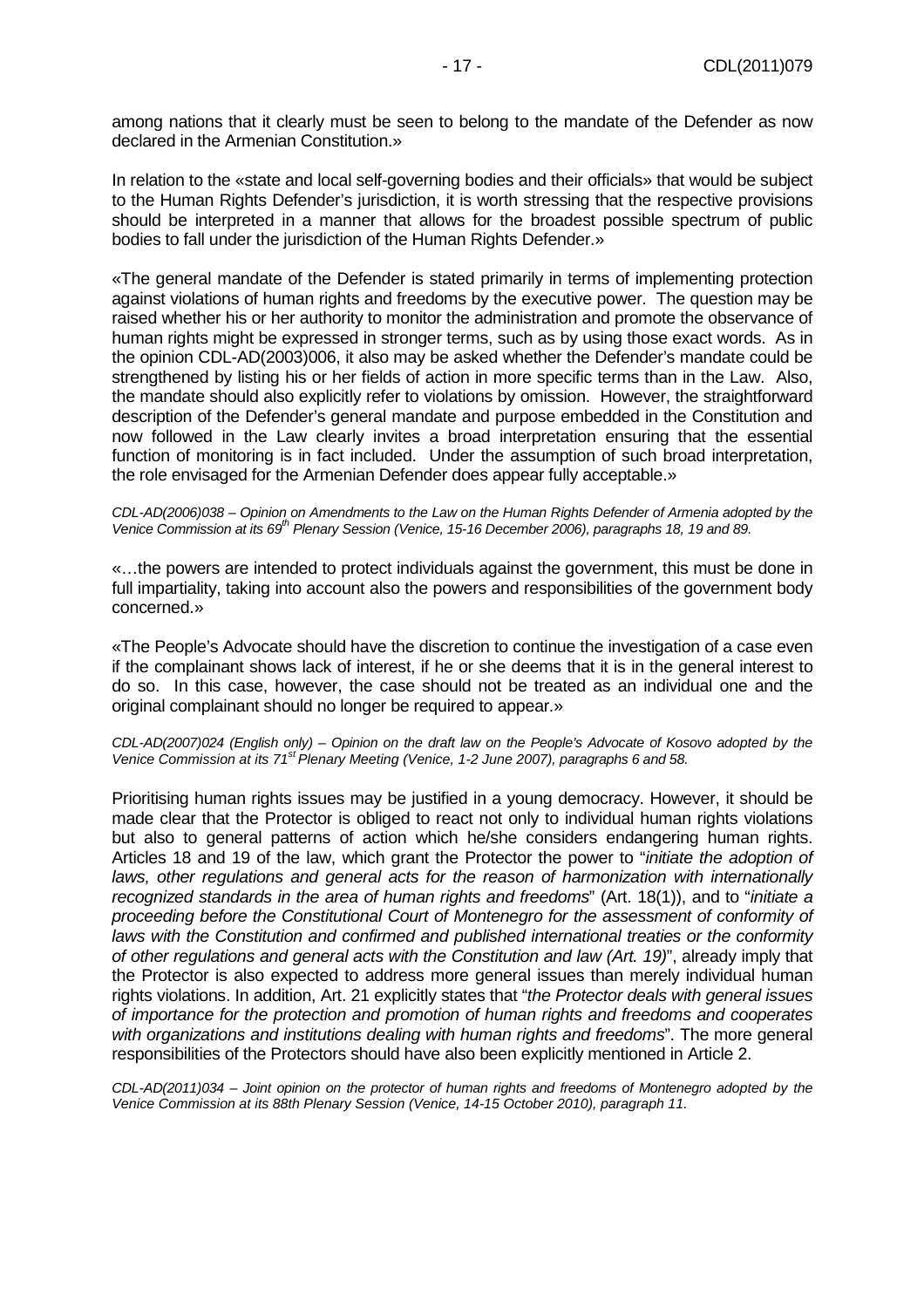# **7.2 Powers of investigation**

«One of the shortcomings of the first draft was the investigation procedure. The Commission welcomes the new wording of Article 12 remedying to the problems indicated by the Rapporteurs. The investigative powers of the Ombudsman are exhaustive and include, for example, the right to request all necessary information from any state or municipal body and officials (par. 2.2), to be received without delay by heads and other officials of state and municipal bodies (par. 2.7) and "may on his/her own initiative investigate the cases of special public importance or where the interests of persons who are unable to protect their rights themselves had been affected" (par. 3).»

CDL(2001)083 - Consolidated Opinion On the Law on Ombudsman in the Republic of Azerbaijan (Strasbourg, 7 September 2001), paragraphs 18..

«Article 18: The ombudsperson should be able also to interview officials of administrative authorities and should, in general, have investigative powers.»

«…providing for unhindered access of the ombudsperson to persons deprived of their liberty, is another provision that is particularly welcomed. In order to make the scope of this access clearer and broader, the draft should provide for "free access to all places where persons are deprived of their liberty by a public authority". This should include not only penal institutions but also prisons, police detention centres, military prisons, psychiatric institutions and other similar sites (e.g. centres for the detention of foreigners pending expulsion). The wording of the last part of the sentence could be amended to read: "and interview these persons in private".»

CDL-AD(2004)041 - Joint Opinion on the Draft Law on the Ombudsman of Serbia by the Venice Commission, the Commissioner for Human Rights and the Directorate General of Human Rights of the Council of Europe adopted by the Venice Commission at its  $61<sup>st</sup>$  Plenary Session (Venice, 3-4 December 2004), paragraphs 24-25.

Finally, this Article should also explicitly refer to violations by omission in the light of the decision of the European Court of Human Rights in the case of Egmez v. Cyprus (Reports of Judgments and Decisions 2000-XII), in which the Court recognised that the complaint to the Ombudsman for allegation of ill-treatment by the police would have to be considered as an effective remedy for the purposes of Article 13 ECHR. The fact that the referral of the complaint by the Ombudsman to the Prosecutor did not lead to an investigation by the latter was held to be a violation of Article 13 ECHR.»

«In this Article (which has not been amended), paragraph 1 provides for the Human Rights Defender's access to all places where individuals deprived of their liberty are detained in order "to get/receive complaints from the applicants". However, the Human Rights Defender should be guaranteed free access at any time, without the need to receive consent from any agency and without prior warning. The Defender should be guaranteed the opportunity to visit and inspect such places in connection with concrete complaints or on his or her own initiative. This is one of the most important safeguards for the effective operation of this type of institution and it should be written explicitly in the Law.»

CDL-AD(2006)038 – Opinion on Amendments to the Law on the Human Rights Defender of Armenia adopted by the Venice Commission at its 69<sup>th</sup> Plenary Session (Venice, 15-16 December 2006), paragraphs 20 et 52.

«The Protector - and every person acting on his or her behalf - should be guaranteed free access at any time to all places where individuals deprived of their liberty are or may be detained, without the need for consent from any agency and without prior notification. S/he should have the right to visit and inspect such places in connection with concrete complaints or on his or her own initiative. This is one of the most important safeguards for the effective operation of this type of institutions and it must be clearly written in the law, especially also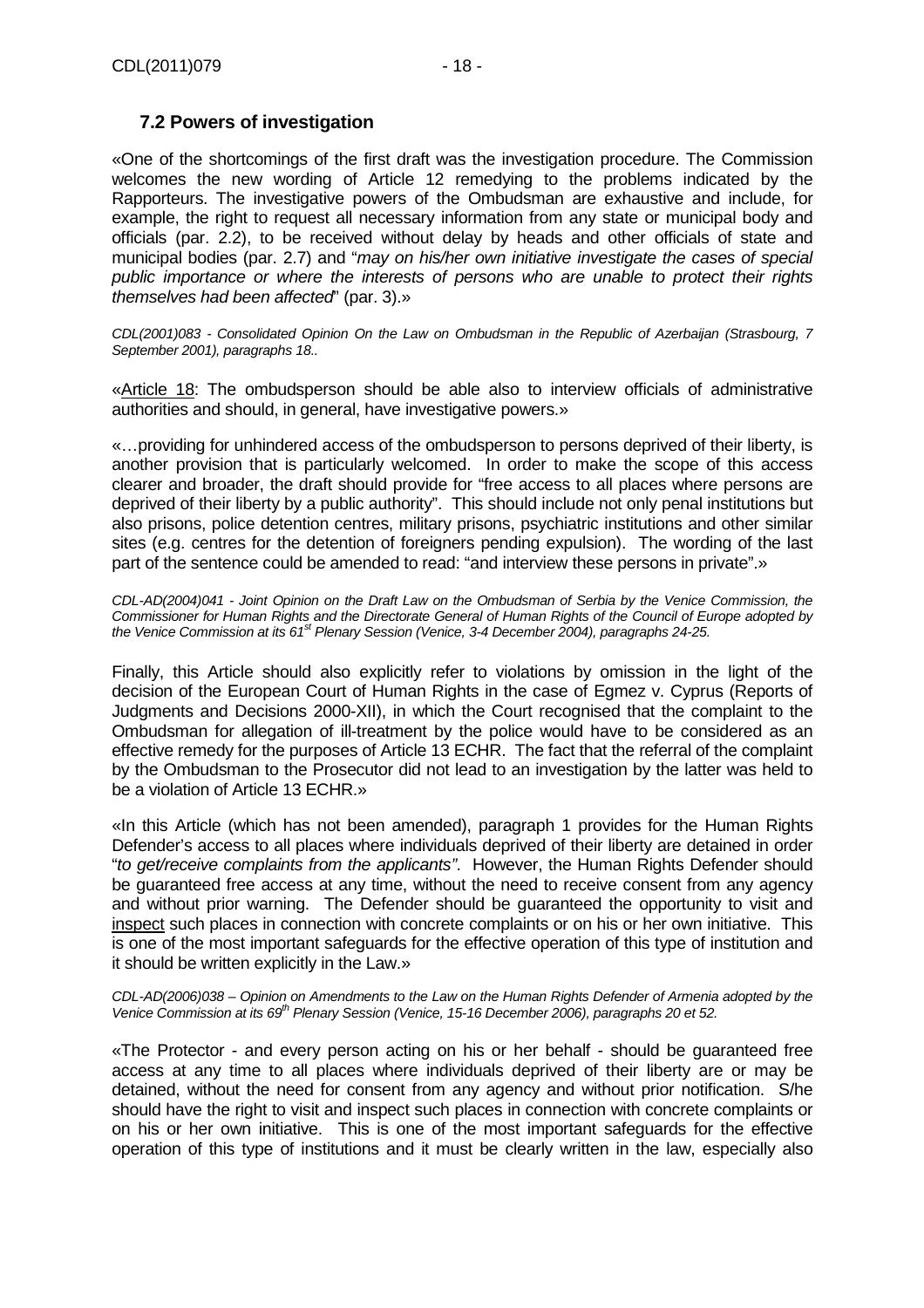because the prevention of torture and other inhuman and degrading treatments will be one of the main tasks of the Protector.

The provisions on access to detained persons should be phrased both as a competence of the Protector or persons acting on his/her behalf to have unconstrained contact with detainees and as a right of the individuals detained to seek such visits without constraints.

Consequently, a detained person should have the opportunity to freely communicate, without any supervision, with the Protector or his/her representatives. The law should clearly state that this is not limited to conversations, but that it also covers all other means of communication, e.g. telephone or electronic communications, where applicable. A statement that "individuals deprived of their liberty shall be entitled to file their complaint in a sealed envelope" is not sufficient in this respect.»

«Is important for the Protector to be able to meet without delay with state representatives and officials enumerated in the proposed provision. However, this provision should be made wider to make clear that not only highest officials but every state or local official should have such an obligation.

The protector should not only be obliged to inform the complainant of the «commencement and conclusion of the procedure» but also to do so without delay.»

CDL-AD(2009)043 – Opinion on the draft amendments to the law on the Protector of Human Rights an Freedoms of Montenegro, adopted by the Venice Commission at its  $80^{th}$  Plenary Session (Venice, 9-10 October 2009), paragraphs 17- 19 and 21-22.

#### **7.3 Power of recommandation / proposition**

«The Commission welcomes the introduction in Article 1 par. 5 of the provision that «the Ombudsman shall have the right to propose to the Milli Mejlis of the Republic of Azerbaijan to adopt or to revise the legislation with the purpose of ensuring the human rights and freedoms» and to propose that the Milli Mejlis announces an amnesty.»

CDL(2001)083 - Consolidated Opinion On the Law on Ombudsman in the Republic of Azerbaijan (Strasbourg, 7 September 2001), paragraphs 6-7 and 18 (see CDL(2001)PV 47, paragraph 6).

«…provides that the ombudsperson can "launch initiatives with the Government for the amendment of laws or other regulations or general acts". Given the fact that Parliament is the legislator and also the nature of the ombudsperson as a parliamentary institution, recommendations for the amendment of laws should also be directed to Parliament. Likewise, the Parliament should be obliged to consider such recommendations. The reference to "citizen's rights" should be replaced with the " rights and fundamental freedom of all persons".»

«The clause «is obliged to proceed» is too far read ing. From the very nature of the institute of ombudsperson, it follows that he or she can only make recommendations. There cannot be a direct obligation to follow these recommendations. However, there should indeed be an obligation for the administrative authority to react within a given time span to the ombudsperson's recommendation, either by accepting it and redressing the situation, or by giving a motivated refusal. The 15 days time span for reaction seems unrealistic and should only apply to exceptional cases where irreparable harm to a human right of the claimant is to be feared. In normal cases the administrative authorities should be given between one and two months for reaction.»

CDL-AD(2004)041 - Joint Opinion on the Draft Law on the Ombudsman of Serbia by the Venice Commission, the Commissioner for Human Rights and the Directorate General of Human Rights of the Council of Europe adopted by the Venice Commission at its 61<sup>st</sup> Plenary Session (Venice, 3-4 December 2004), paragraphs 21 and 32.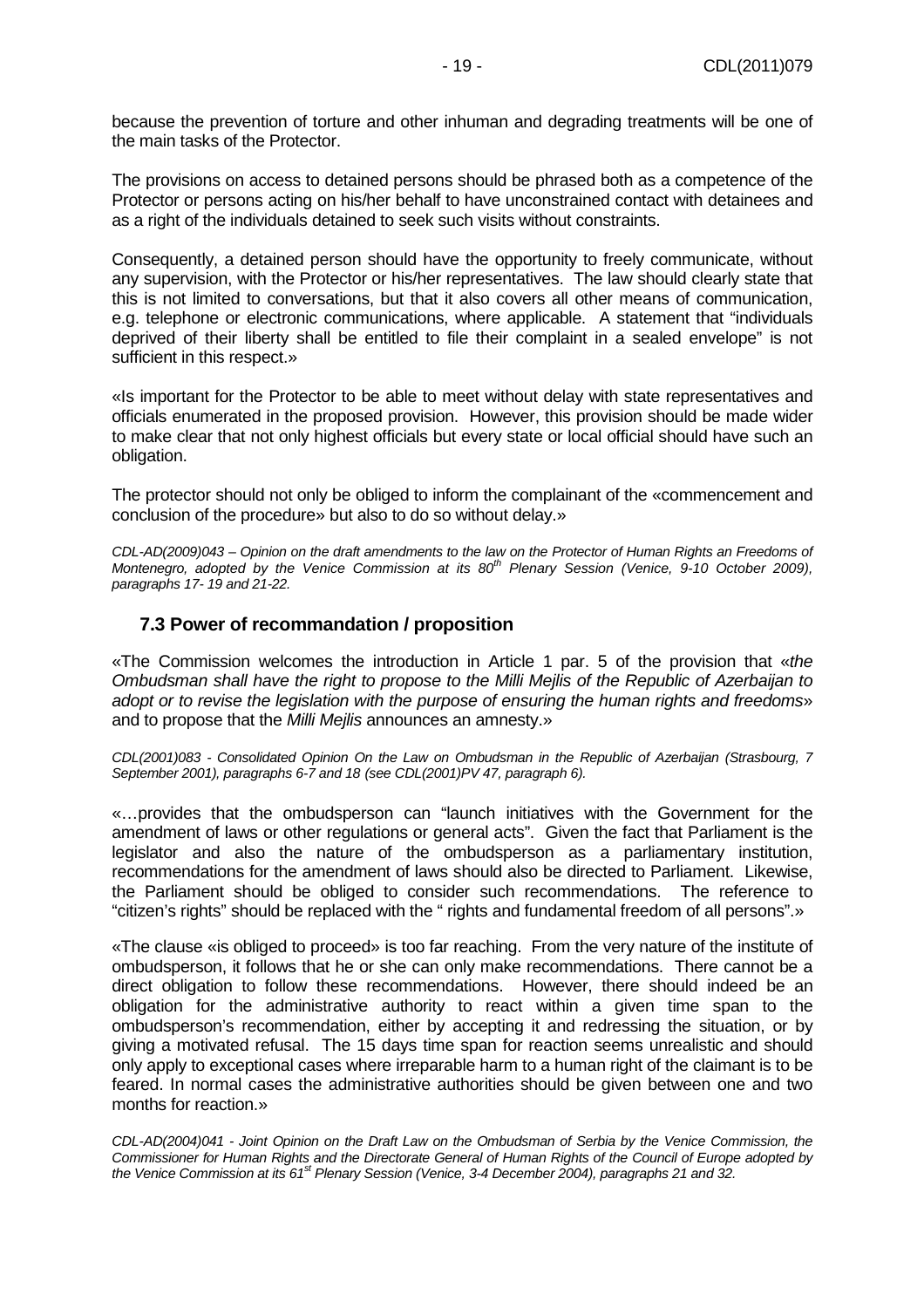# **7.4 Relations with courts**

« …Provision is made in paragraph 1 for the possibility for the Defender (after modification of the Constitution on this point: see Article 27) to apply to the Constitutional Court in respect of violations of human rights and freedoms. This new prerogative of the Defender is in line with the recommendation of the Commission and the European standards. »

CDL-AD(2003)006 - Opinion on the Draft Law on the Human Rights Defender of Armenia adopted by the Venice Commission at its 54<sup>th</sup> Plenary Session (Venice 14-15 March 2003), Article 15.

«The Public Attorney undertakes actions and measures to protect from unjust delay of court procedures or from the work of the court services, as well as actions and measures to protect from tardy performance of other administrative tasks and jobs defined by law. ...

Paragraph 1 of Article 13 touches a rather delicate matter, as it is generally understood that the activity of the Ombudsman should not interfere with the judiciary.

CDL-AD(2003)007 - Opinion on the Draft Law on the Public Attorney of "The former Yugoslav Republic of Macedonia" adopted by the Venice Commission at its  $54^{th}$  Plenary Session (Venice, 14- March 2003), B II Article 6 and B III Article 13(1).

« …The legislation on the Constitutional Court may have to be amended accordingly to enable the Court to accept these requests. This article could be reformulated to state that the ombudsperson can initiate proceedings before the Constitutional Court for the assessment of the constitutionality of laws, and the constitutionality and legality of other regulations and general acts which govern issues related to the rights and freedoms of all persons.»

«The scope of powers of the ombudspersons should not cover only outright violations of rights but also of the principles of good administration (see above). The availability of a legal remedy should not prevent a person from filing a complaint with the ombudsperson but the latter should have the obligation to advise the complainant about legal remedies and about the fact that the complaint to the ombudsman does not prevent the expiry of deadlines for such remedies. In Article 22.5 of the draft it could be specified that the rejection of anonymous complains does not prevent the ombudsperson to act ex officio in a matter.»

CDL-AD(2004)041 - Joint Opinion on the Draft Law on the Ombudsman of Serbia by the Venice Commission, the Commissioner for Human Rights and the Directorate General of Human Rights of the Council of Europe adopted by the Venice Commission at its 61<sup>st</sup> Plenary Session (Venice, 3-4 December 2004), paragraphs 22 and 27.

«The access of the Public Defender to the Constitutional Court in respect of court decisions could be reconsidered as in European practice judicial decisions are open to control usually only upon request by the parties. On the other hand, the right to request the control of norms as referred to in Article 89.1.f seems to be an appropriate competence for the Public Defender.»

CDL-AD(2005)005 - Opinion on draft constitutional amendments relating to the reform of the judiciary in Georgia adopted by the Venice Commission at its 62<sup>nd</sup> Plenary Session (Venice, 11 – 12 March 2005), paragraph 26.

«The model most widely followed for the institutions of Ombudsman or Human Rights Defender may be briefly described as that of an independent official having the primary role of acting as intermediary between the people and the state and local administration, and being able in that capacity to monitor the activities of the administration through powers of inquiry and access to information and to address the administration by the issue of recommendations on the basis of law and equity in a broad sense, in order to counter and remedy human rights violations and instances of maladministration. To achieve this, it is imperative for the institution to preserve its neutrality, and accordingly, the institution should not involve itself in litigation or intervention in court cases, although it certainly should have the power to advise those who seek its assistance as to the legal remedies which may be available to them.»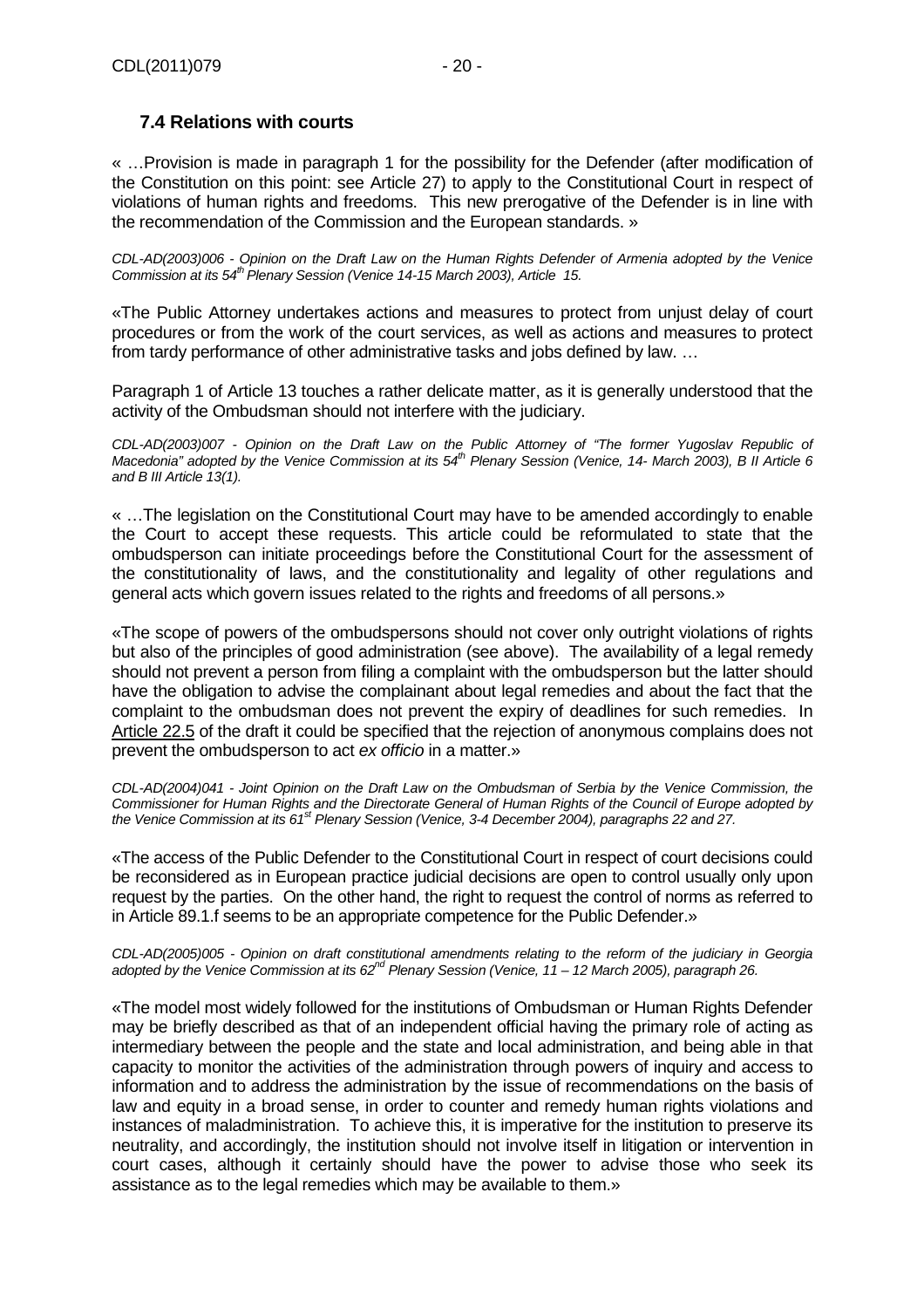«Consequently, it is recognised as desirable that the mandate of the Ombudsman or Human Rights Defender should include the possibility of applying to the constitutional court of the country for an abstract judgment on questions concerning the constitutionality of laws and regulations or general administrative acts which raise issues affecting human rights and freedoms. The Ombudsman should be able to do this of his/her own motion or triggered by a particular complaint made to the institution. In the latter case, it will be appropriate to observe the distinction that the issues raised by the complaint are in fact suitable for being dealt with by a constitutional court, and that the position of the complainant is not such as to indicate a recourse to the courts of law as the primary solution, which may or may not result in the court of law submitting the question of constitutionality to the constitutional court.»

«The key to the success of the Ombudsman institution among the nations lies in his/her power to convince by reasoning on the basis of law and equity, rather than a power to hand down orders or issue directives. In the course of such reasoning, the Ombudsman will be able to express opinions as to the meaning of legislative provisions and the proper interpretation of ratified treaties, whether in connection with the handling of complaints brought before the institution or with matters which the Ombudsman may be able to take up on his/her own motion. On balance, the preferable view is that the ability to state such opinions is appropriate and sufficient to the general purposes of the Ombudsman, and that endowing them with binding authenticity would go beyond the scope of the ideal role for the institution. At the same time, it would raise the possibility of conflict with the competences and independence of the Constitutional Court and of the judicial power in general.»

CDL-AD(2007)020 - Opinion on the possible reform of the Ombudsman Institution in Kazakhstan adopted by the Venice Commission at its 71<sup>st</sup> Plenary Session (Venice, 1-2 June 2007), paragraphs 12, 14 and 20.

«In general, it would seem preferable to give the People's Advocate the power to make general recommendations about the functioning of the courts system, and exclude the power to intervene in individual cases (not even as regards their length); this should be left to the judiciary itself.»

CDL-AD(2007)024 (English only) – Opinion on the draft law on the People's Advocate of Kosovo adopted by the Venice Commission at its 71<sup>st</sup> Plenary Meeting (Venice, 1-2 June 2007), paragraphs 19.

«From the perspective of human rights protection, the Venice Commission recommends that "the mandate of the Ombudsman or Human Rights Defender should include the possibility of applying to the constitutional court of the country for an abstract judgment on questions concerning the constitutionality of laws and regulations or general administrative acts which raise issues affecting human rights and freedoms. The Ombudsman should be able to do this of his/her own motion or triggered by a particular complaint made to the institution." It is the ordinary courts' primary task to provide remedies against illegal acts. However, when a constitutional court is also competent to control the constitutionality of individual acts, it seems logical to also give the ombudsman (or ombudsperson) a right to bring individual cases to the court. In any case, as access to the constitutional court via an ombudsman only offers indirect access to it, this mechanism cannot replace direct access, but has to be seen as a complementary process. The choice made between the different mechanisms or whether to create parallel options will depend on the legal culture of any given country.»

CDL-AD(2010)039rev – Study on individual access to constitutional justice adopted by the Venice Commission at its 85th Plenary Session (Venice, 17-18 December 2010), paragraphs 64..

A different issue is the relationship between the Protector and the ordinary courts. As stated by the Venice Commission in former opinions, "in general, it would seem preferable to give the People's Advocate the power to make general recommendations about the functioning of the court system, and exclude the power to intervene in individual cases (…)" (CDL-AD (2007)024, para. 19). (…)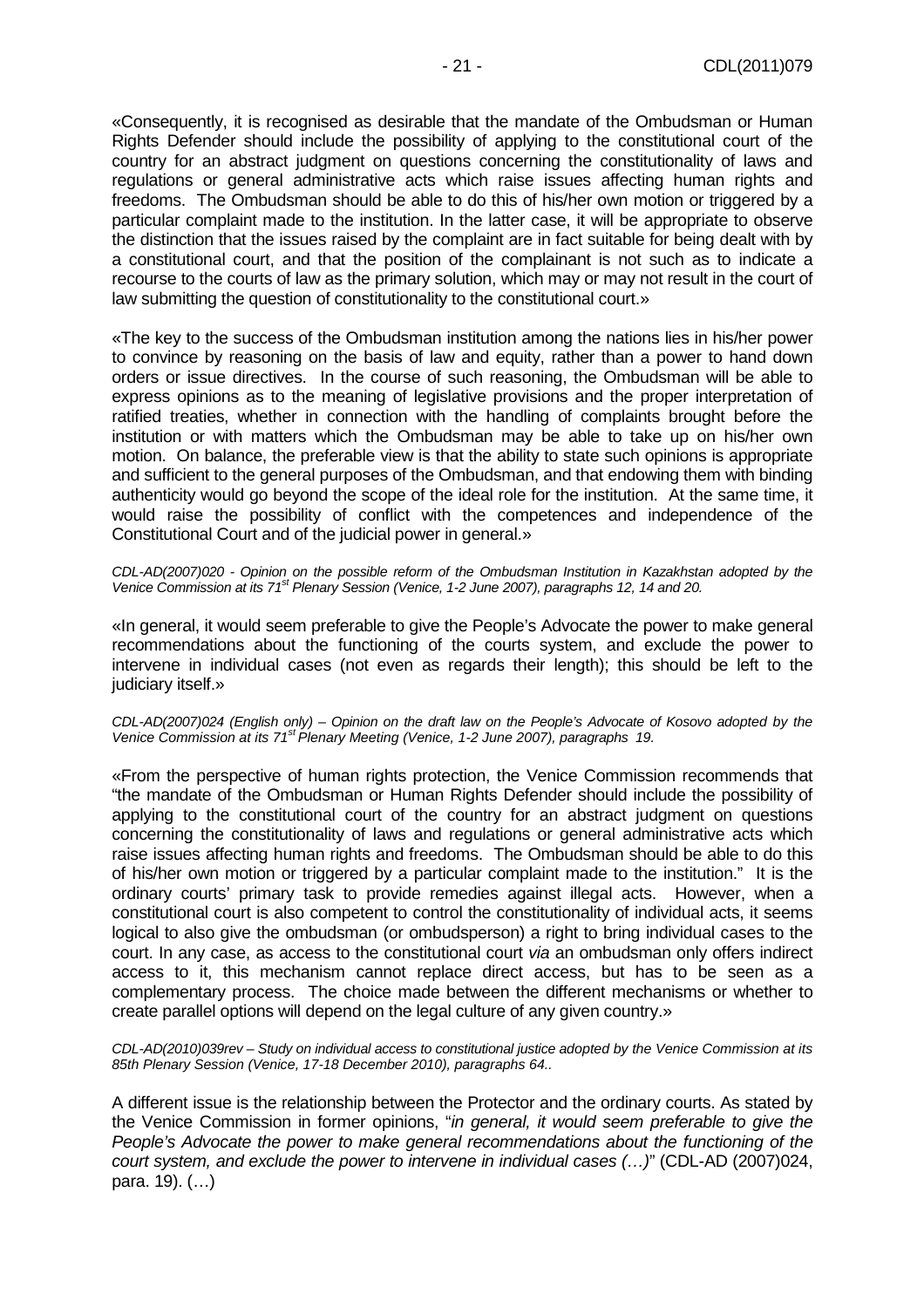CDL-AD(2011)034 – Joint opinion on the protector of human rights and freedoms of Montenegro adopted by the Venice Commission at its 88th Plenary Session (Venice, 14-15 October 2010), paragraph 39.

## **8. Applicants and formalities for application**

«The Working Group notes that Article 17 of the Law provides that "any natural person claiming a legitimate interest may apply to the Ombudsman".

This wording seems to exclude legal persons from seeking protection from the Ombudsman whereas legal persons have fundamental and constitutional rights and freedoms, as well as other rights and legitimate interests and should be allowed to seek the Ombudsman's intervention. Preventing legal persons from addressing the Ombudsman would seriously affect the level of human rights protection granted in the Federation.

It is suggested to amend Article 17, first sentence as follows: "Any natural or legal person claiming a legitimate interest may apply to the Ombudsman".»

CDL-INF(2001)007 (English only) – Memorandum on the Organic Law on the Institution of the Ombudsman of the Federation of Bosnia and Herzegovina, approved by the Venice Commission at its  $46^{th}$  Plenary Meeting (Venice, 9-10 March 2001), paragraph 5.

«The Commission takes note, with approval, of the new version of Article 8 on submission of complaints. Among other issues it welcomes the decision to drop from Article 8 par. 1 the requirement for foreigners and stateless persons to live temporarily or permanently in Azerbaijan in order to lodge a complaint.»

«A provision in Article 8 par. 2 that "a complaint may also be lodged by a third person or a nongovernmental organization by consent of the person concerned" is a positive amendment aimed at protecting of victims of mass violations of human rights. Moreover, the drafters of the Law give additional protection against violations of rights by introducing a very innovative provision stating that "in cases where it is impossible (because of his/her death, loss of capability, etc.) to get the consent of a person whose rights had been violated, the complaint may be lodged by the third person or a non-governmental organization without a consent of the person concerned". Fear of reprisals may make people very hesitant to bring a complaint under their name and the abovementioned norms introduce the possibility of giving them protection even if they are fearful of complaining themselves. These guarantees are further extended in Article 9.»

CDL(2001)083 - Consolidated Opinion On the Law on Ombudsman in the Republic of Azerbaijan (Strasbourg, 7 September 2001), paragraphs 15- 16 (see CDL(2001)PV 47, paragraph 6).

«It is true that Article 77 (2) of the Annex A to the Ohrid Agreement says that «The Public Attorney protects the rights of citizens when violated.»

It is also true that the Basic Principles of the same Agreement refers to «citizens». Anyhow, some provisions of Annex A have references to the word «person" like in Article 7 (4) «Anv person living in» or Article 8 (1) «equitable representation of persons belonging». Maybe it could be possible, with a view to widening the scope of the Law, to use the word «persons» instead of «citizens».

The petition addressed to the Public Attorney shall be signed and contain personal data about the petitioner and contain the circumstances, facts and evidence on which the petition is founded. The petition shall contain the body, organization, institution or person to which the petition refers; it shall also be noted whether the petitioner has already submitted legal remedies and which legal remedies have been submitted. The petition to initiate a procedure is submitted in writing or orally in minutes. There is no prescribed form for the petition initiating a procedure. The petitioner is exempt from paying fees for the procedure before the Public Attorney.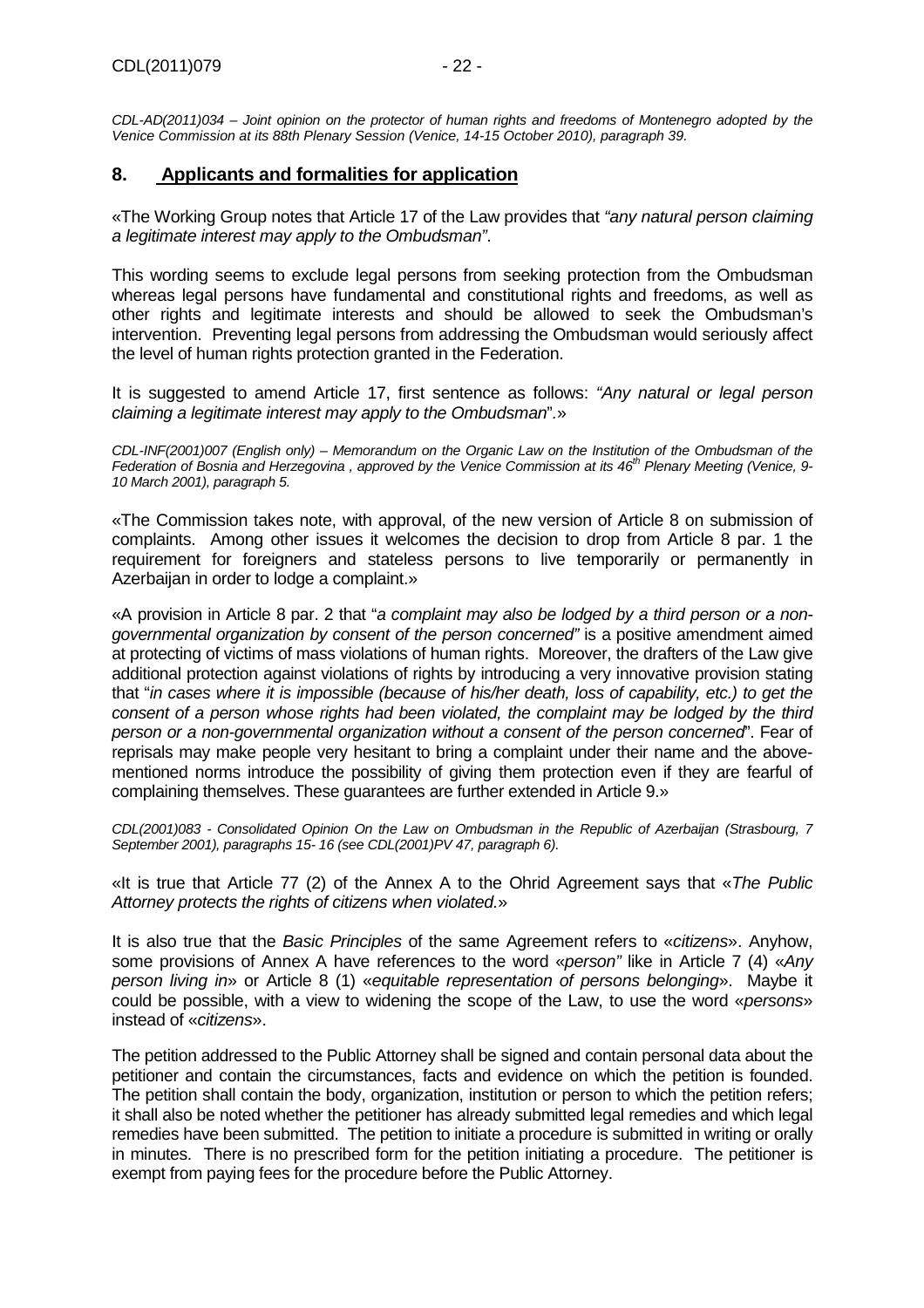This Article, as well as the previous one, admits complaints presented by third persons. It is a good provision, as well as it is a good measure not to impose many formalities to the presenting of complaints.

If the Public Attorney initiates a procedure on his/her own initiative or if another person on behalf of the damaged party submits a petition, in order to initiate a procedure it is necessary to obtain the agreement of the damaged party that has had his/her constitutional and legal rights violated or has had the principle of indiscrimination and appropriate and just representation of the members of the communities violated.…

The request for "agreement" when the Public Attorney begins a procedure on his own initiative, or when a third person presents the complaint, may represent a severe limitation to the functioning of these two rather good initiatives.

Actually, when the Public Attorney acts on his own initiative, one could presume he knows better, and the agreement should not be necessary.

On the other hand, when a third person presents the claim, it should be possible for the Public Attorney to act without agreement when it is impossible or very difficult to obtain it and he thinks advisable to do without it, as said above in Article 21.2.»

CDL-AD(2003)007 - Opinion on the Draft Law on the Public Attorney of "The former Yugoslav Republic of Macedonia" adopted by the Venice Commission at its  $54<sup>th</sup>$  Plenary Session (Venice, 14- March 2003), B I. Article 2.3 and B III. Article 17 and Article 22.

«Article 1 and Article 6 of the draft refer to the human rights of citizens. Beneficiaries of human rights and fundamental freedoms are all persons under the jurisdiction of Serbia, be they citizens or not. Consequently, reference needs to be made to persons instead of citizens.»

«…The availability of a legal remedy should not prevent a person from filing a complaint with the ombudsperson but the latter should have the obligation to advise the complainant about legal remedies and about the fact that the complaint to the ombudsman does not prevent the expiry of deadlines for such remedies….»

«The formal requirements for complaints are too rigid and court-like. At least, it should be provided that the staff of the ombudsperson should assist individuals in fulfilling the formal criteria for a complaint (obligation of manu ducere).»

CDL-AD(2004)041 - Joint Opinion on the Draft Law on the Ombudsman of Serbia by the Venice Commission, the Commissioner for Human Rights and the Directorate General of Human Rights of the Council of Europe adopted by the Venice Commission at its 61<sup>st</sup> Plenary Session (Venice, 3-4 December 2004), paragraphs 10, 27 and 29.

(As regards the persons entitled to apply to the FBH Ombudsman):

«In paragraph 2, the right of legal entities to lodge a complaint to the Ombudsman should also include situations where the rights of those very entities are being violated (e.g. right to property). The existing provision appears to provide for this possibility only indirectly if the owners of the legal persons are natural persons. In this respect, one should also regulate the situation of groups of individuals as a separate question.»

«The provision of paragraph 5 limiting the right of state officials to complain to the Defender to cases of violations of human rights does not seem sufficiently clear. It is obvious that State officials (how about other officials?) maintain their rights as individuals. If these rights (which may include social rights) are under threat or violated, they must be entitled to receive assistance from the Human Rights Defender, as all other people.»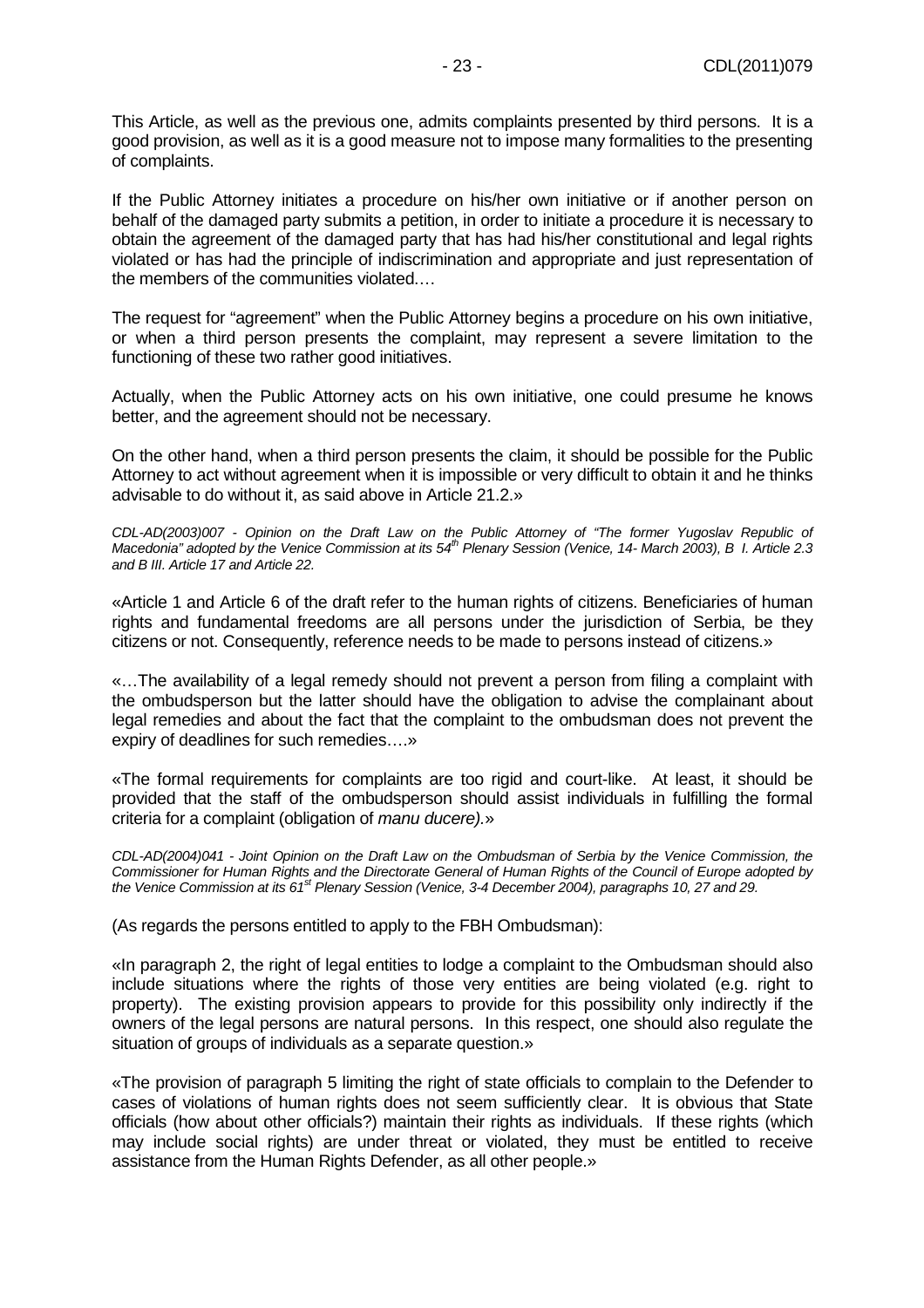CDL-AD(2006)038 – Opinion on Amendments to the Law on the Human Rights Defender of Armenia adopted by the Venice Commission at its 69<sup>th</sup> Plenary Session (Venice, 15-16 December 2006), paragraphs 54 – 55.

«While applications to the People's Advocate must not be anonymous, applicants should be given the possibility of requesting that their identity be kept confidential by the People's Advocate.»

CDL-AD(2007)024 (English only) – Opinion on the draft law on the People's Advocate of Kosovo adopted by the Venice Commission at its 71<sup>st</sup> Plenary Meeting (Venice, 1-2 June 2007), paragraph 50.

#### **9. Organisation of the Ombudsman institution**

«There may be valid reasons for having four deputy ombudspersons and to have only one of them who replaces the ombudsperson. While the distribution of work between the ombudsperson and his or her deputies is not specified in the draft, this could of course be provided for in the internal rules of the ombudsperson (Articles 34 and 36). In any case, the draft should reflect the pluralistic nature of Serbian society both as concerns gender and ethnic composition. Concerning Article 5.5, please refer to the comments related to Article 4 on requisites to become an Ombudsperson.»

CDL-AD(2004)041 - Joint Opinion on the Draft Law on the Ombudsman of Serbia by the Venice Commission, the Commissioner for Human Rights and the Directorate General of Human Rights of the Council of Europe adopted by the Venice Commission at its  $61^{st}$  Plenary Session (Venice, 3-4 December 2004), paragraph 15.

«…it would seem preferable to follow the third-named alternative in Kazakhstan, where the Ombudsman institution is presently in a stage of consolidation and development, and to organise the functions of the specialised ombudsperson within the overall institution of the national Ombudsman, by way of establishing a special department and/or appointing a deputy ombudsman for the special field. The special function presumably could then benefit directly from the status and legitimacy of the general Ombudsman, and the connection could in fact lend added strength and efficiency both to the special function and the national institution. If this approach is followed, it would be appropriate to have the deputy ombudsperson or head of department appointed either by the Ombudsman or by the appointing authority (Parliament/President) upon recommendation of the Ombudsman.»

«…whether there might be reason to establish regional offices for human rights protection in Kazakhstan. In view of the size and population of the country, this clearly would seem desirable, at least in order to facilitate the investigative and monitoring functions of the national Ombudsman and the personal access to the institution. Referring again to the comments under Question V. above, it is to be noted that the alternative of appointing regional or local ombudspersons who are not subordinated to the national Ombudsman is preferred in many countries and has advantages of its own. Unless specific conditions in certain regions otherwise indicate, however, it would seem preferable in Kazakhstan to organise regional or local offices manned by representatives of the national Ombudsman, with or without being designated as Deputy ombudspersons.»

CDL-AD(2007)020 – Opinion on the possible reform of the Ombudsman institution in Kazakhstan, Adopted by the Venice Commission at its 71<sup>st</sup> Plenary Session (Venice, 1-2 June 2007) paragraphs 25 and 29.

«It should be provided that the People's Advocate and his or her staff keep all information and data obtained confidential, unless publicity serves the ratio of the procedure and meets with approval of the complainant.

The decisions and recommendations of the People's Advocate should be made public, with guarantees for keeping the complainant and witnesses confidential if requested and justified.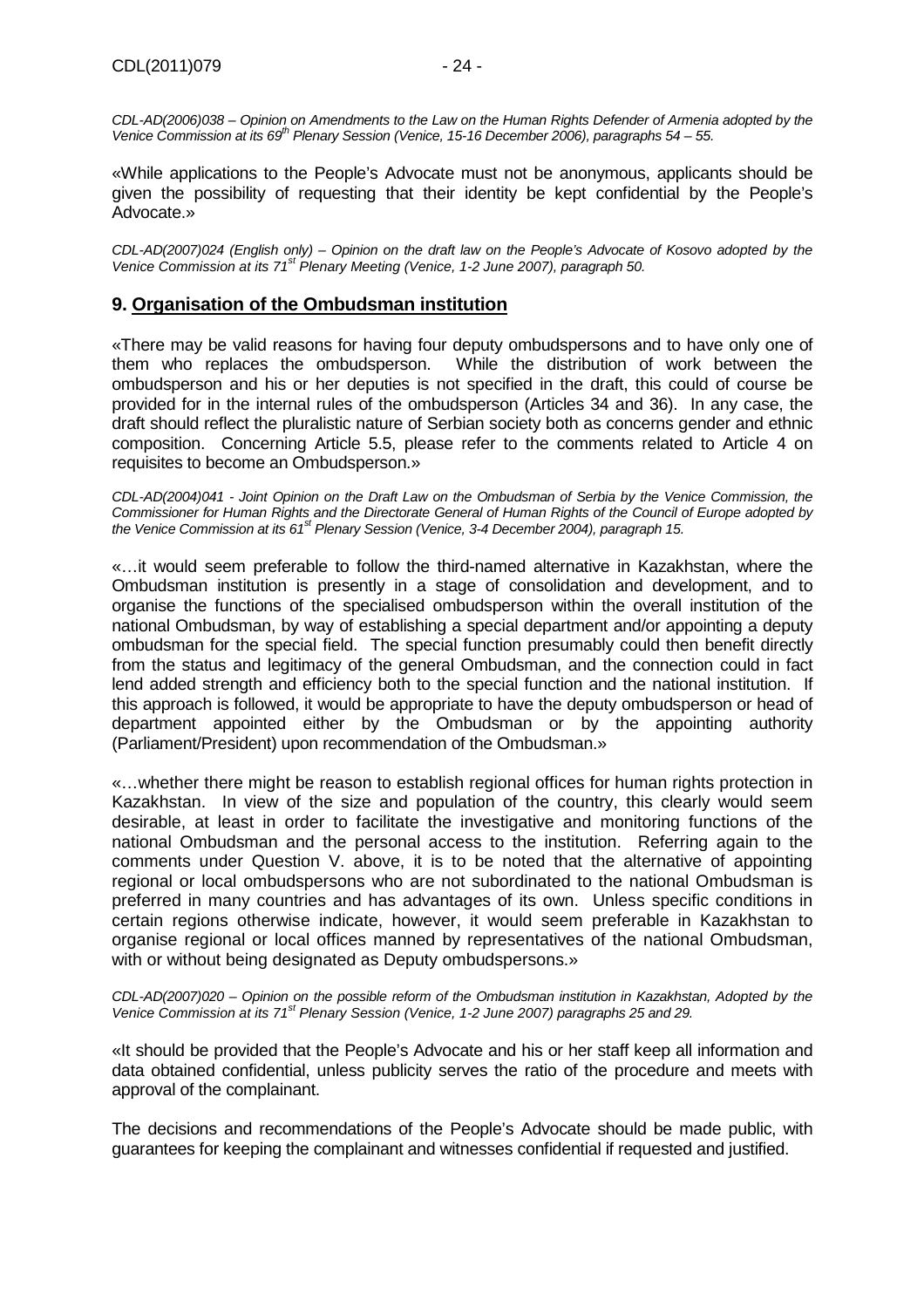There should be guarantees for the protection of complainants and other persons involved, and of witnesses.»

CDL-AD(2007)024 (English only) – Opinion on the draft law on the People's Advocate of Kosovo adopted by the Venice Commission at its  $71<sup>st</sup>$  Plenary Meeting (Venice, 1-2 June 2007), paragraphs 61 – 63.

«The possibility to establish organisational units in places other than the headquarters, foreseen in the amended Article 6, would strengthen the territorial organisation of the Protector's office and is to be welcomed. However, the Protector should have discretion whether to establish such additional units and in what form (including how many) in order to properly perform his or her mandate. There is no need to involve the legislature in such decisions.»

«The amendment proposed to Article 9 provides for a division of labour between the deputy protectors. The deputies would have "special functions for the protection of persons deprived of liberty, protection of people belonging to minority nations and other minority national communities, protection of the rights of child, protection of gender equality, protection of disabled persons and protection form discrimination". The specialisation of the deputies is welcomed because it allows the deputies to deal efficiently with the issues attributed to them whereas the general mandate of the Protector provides for coherence between these specialised areas.»

CDL-AD(2009)043 – Opinion on the draft amendments to the law on the Protector of Human Rights an Freedoms of Montenegro, adopted by the Venice Commission at its  $80<sup>th</sup>$  Plenary Session (Venice, 9-10 October 2009), paragraphs 9 et 14.

«The Venice Commission acknowledges that states enjoy a wide margin of appreciation with regard to such institutional arrangements, which depend to a large extent on the domestic specific situation. Moreover, one single ombudsperson or multiple ombudspersons may be more appropriate at different stages of the democratic evolution of states. This being said, it considers it important that the above-mentioned re-organisation does not entail a lowering of the existing level of guarantees for the protection and promotion of rights in the fields of national minority protection, personal information protection and transparency of publicly relevant information. More generally, it deems important to ensure that the decrease in the number of independent institutions does not have an negative impact on the Hungarian system of check and balances and its efficiency.»

CDL-AD(2011)016 – Opinion on the new Constitution of Hungary adopted by the Venice Commission at its  $87^{th}$ Plenary Session (Venice, 17-18 June 2011), paragraph 115.

«The draft does not provide for the establishment of a specialised anti-discrimination body as it has been widely advocated by ECRI.

Instead, the draft law grants enforcement powers to the Protector of Human Rights and Freedoms (Ombudsman). However, Article 26 of the draft law that envisages these powers is rather short and vague. It only provides that complaints of alleged discrimination may be lodged with the Ombudsman as stipulated in the Law on the Protector of Human Rights and Freedoms (CDL(2009)114). Neither this law, nor the draft amendments to the law (CDL(2009)110) submitted to the Venice Commission for opinion gives full powers to the Ombudsman for the implementation of the anti-discrimination provisions.

The current draft also fails to give the Ombudsman the powers and means the fight against discrimination implies.

The Ombudsman has no powers in respect of private persons, which he or she would need to combat discrimination. The wording of the present draft and the Law on the Protector of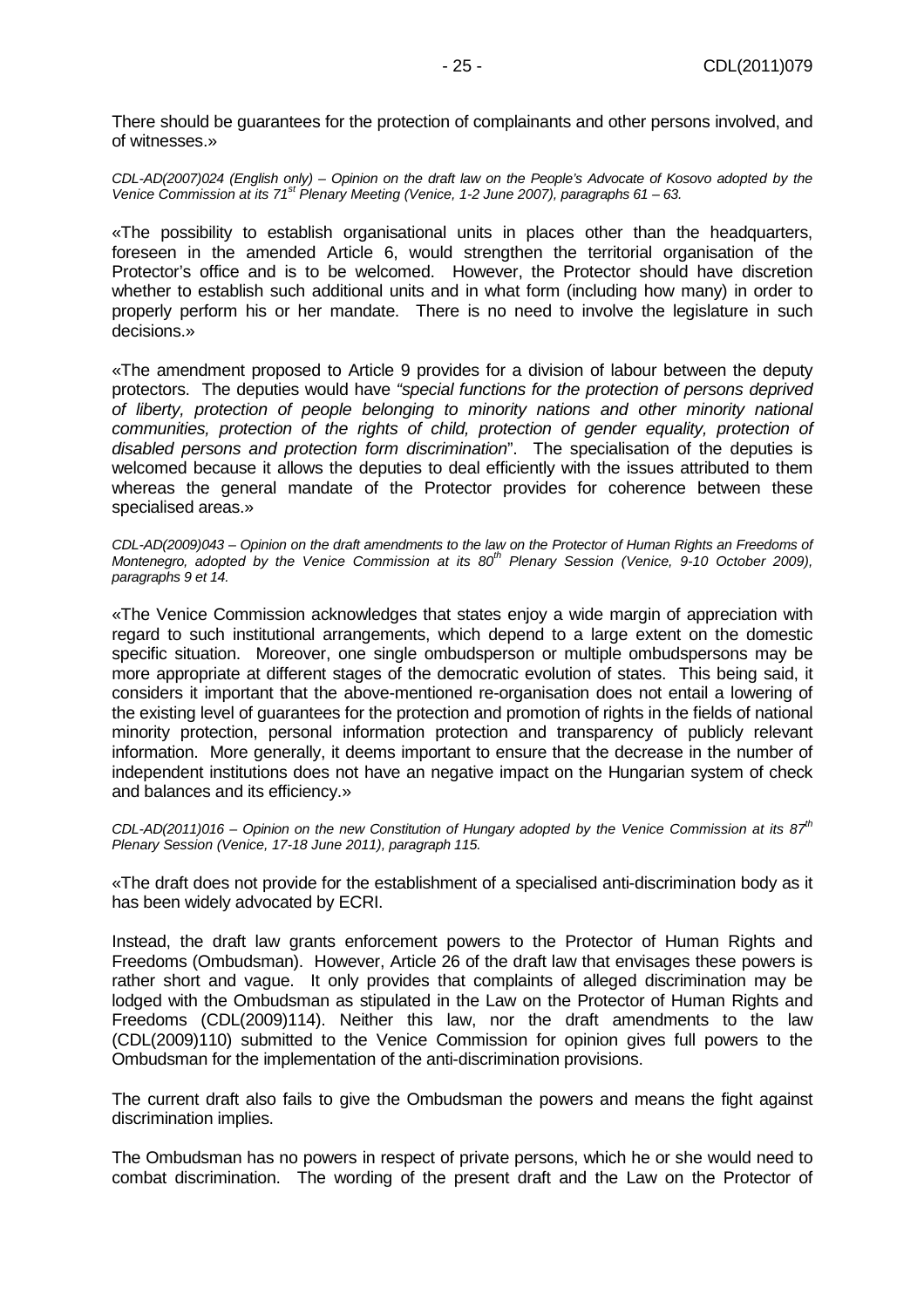Human Rights imply that the area of competencies of the Protector is limited to the public sphere. However, according the ECRI's Recommendation, the institution in charge of the protection of and fight against discrimination should cover the private sphere as well.

Moreover, neither the current draft nor the law or the amendments to the law on the Protector describe or confer to this institution sufficient powers to fulfil its tasks to combat discrimination, like assistance to victims, investigations powers, right to initiate and participate in courts proceedings, for instance as are recommended in ECRI Recommendation No. 7.

Furthermore, the current law does not empower the Ombudsman to seek an amicable settlement through conciliation, whereas this procedure can be effectively used for the prevention of discrimination, particularly in such areas as employment.

Finally, yet importantly, neither the current draft nor any other proposed legal instrument foresees the necessary supplementary human resources, specialised training in discrimination and financial means for the protection against discrimination that would be necessary for the Office of the Protector of Human Rights.

Consequently, neither the general current legal framework nor the current draft offer sufficient legal guaranties and means for a genuine protection against discrimination by the Protector of Human Rights.»

CDL-AD(2009)045 - Opinion on the draft Law on Prohibition of Discrimination of Montenegro adopted by the Venice Commission at its 80<sup>th</sup> Plenary Session (Venice, 9-10 October 2009), paragraphs 39-46.

Concerning the specialisation within the Ombudsman institution, the Venice Commission has stated previously that when the Ombudsman is "in a stage of consolidation and development", it is possible "to organise the functions for the specialised ombudsperson within the overall institution of the national Ombudsman, by way of establishing a special department and/or appointing a deputy ombudsman for the special field" (CDL-AD(2007)020, Opinion on the possible reform of the Ombudsman institution in Kazakhstan, adopted by the Venice Commission at its 71<sup>st</sup> Plenary session, June 2007). Although "*the alternative of appointing regional or local* ombudspersons who are not subordinated to the national Ombudsman is preferred in many countries and has its advantages of its own" (ibidem, para. 29), the size and population of the country can also be taken into consideration to establish the specialised departments under the monitoring of the national Ombudsperson. Concerning the Human Rights Protector in Montenegro, the Venice Commission stated in 2009 that the specialisation of the deputies (on people deprived of liberty, people belonging to minorities, the rights of the child, gender equality, disabled and discrimination) "is welcome because it allows the deputies to deal efficiently with the issues attributed to them whereas the general mandate of the Protector provides for coherence between these specialised areas" (CDL-AD(2009)043, para. 14).

In the opinion concerning the Draft Law on Prohibition of Discrimination of Montenegro, the Venice Commission further stated that "whereas the creation of a specialised body is considered as the best solution, transferring the same competences to an already existing institution, which would benefit from the competencies described above [the ones detailed by the ECRI General Policy Recommendation No. 7] would be equally adequate" (CDL-AD(2009)045, para. 38). Article 9 par 3 of the Law established that one of the Deputies will deal specially with discrimination issues

CDL-AD(2011)034 – Joint opinion on the protector of human rights and freedoms of Montenegro adopted by the Venice Commission at its 88th Plenary Session (Venice, 14-15 October 2010), paragraphs 35 and 36.